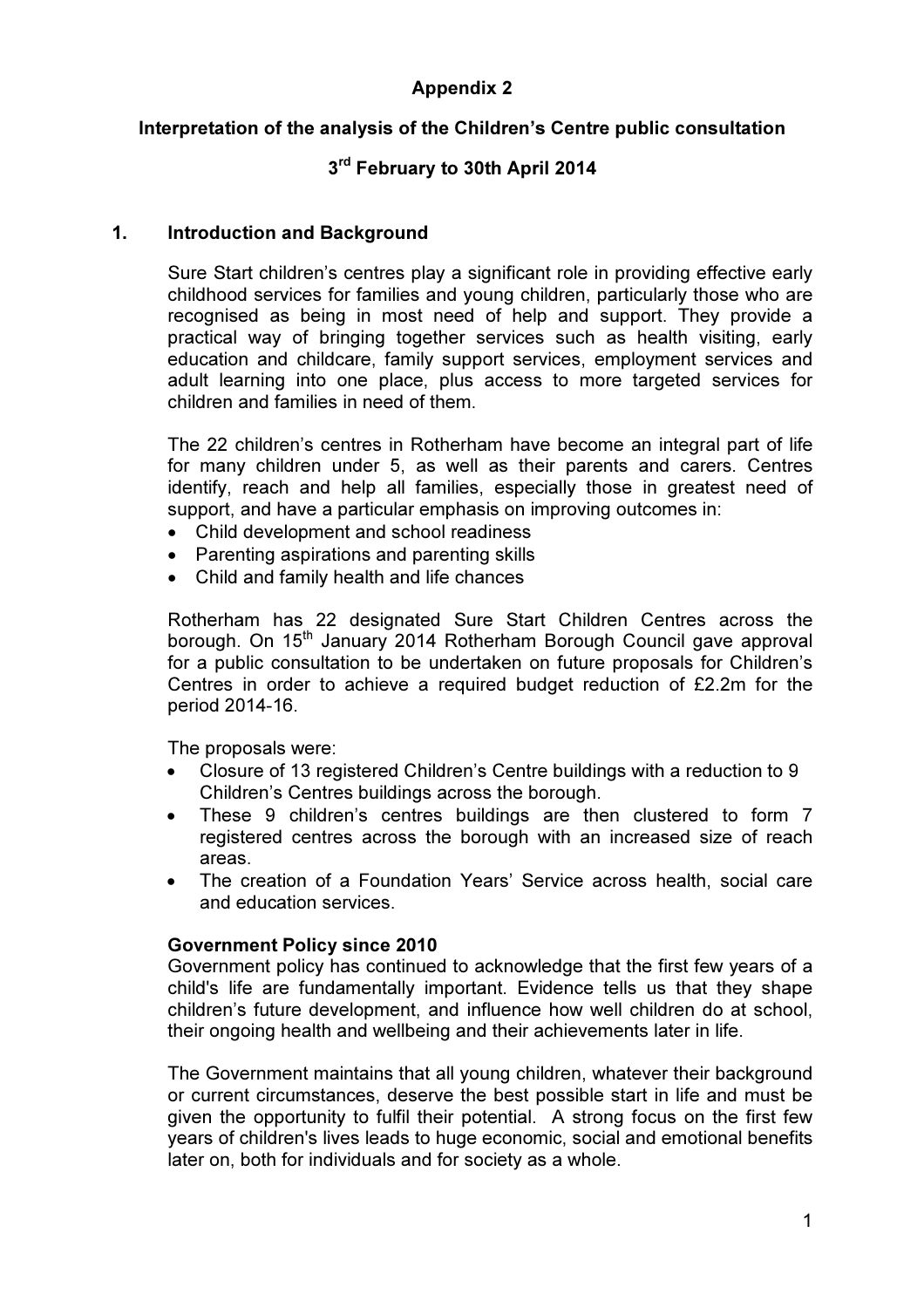According to the Government, children's centres, based in the community, will provide access to a range of integrated universal and targeted services to meet local need. They will coordinate and be part of a range of support for families, giving them extra help when needed and bringing in professionals with specialist skills where necessary.

However, like most other areas of government spending, funding for Sure Start and Children's Centre's has been reduced, leading to re-evaluation of the services provided by many local authorities.

## Statutory definition of a Children's Centre

A Sure Start Children's Centre is defined in the Childcare Act 2006 as a place or a group of places:

- which is managed by or on behalf of, or under arrangements with, the local authority with a view to securing that early childhood services in the local authority's area are made available in an integrated way;
- through which early childhood services are made available (either by providing the services on site, or by providing advice and assistance on gaining access to services elsewhere); and
- at which activities for young children are provided.

Therefore the statutory definition of a children's centre that children's focuses upon integrated services rather than providing premises in particular geographical areas.

### The Aims of the Proposals for Rotherham Children's Centres

- To continue to offer sufficient provision via children's centres to meet the needs of children and families in the Rotherham
- To ensure we continue to give support to those children and families who are in greatest need
- To deliver savings of £2.2 million by April 2015
- To continue to work with partner agencies and organisations to access a range of services for families with children under 5
- To continue to improve co-ordination and access to a range of services for families with children under 5
- To create an Early Years Foundation Service across health, social care and education.

## 2. The Future Shape of Children's Centre Provision

Children's centres play an important part in addressing local strategic priorities, tackling deprivation and promoting health and wellbeing, by helping to give disadvantaged young children the best start in life. The future provision of Children's Centres needs to target children from the most deprived areas whilst seeking to maintain a level of service for all parts of the Borough. This must be achieved alongside a very significant reduction in funding which sets a very difficult challenge. Whilst comprehensive coverage is currently possible with 22 children's centres, the inevitable reduction means that a balance must be struck between serving those areas of highest need and serving all areas of the borough.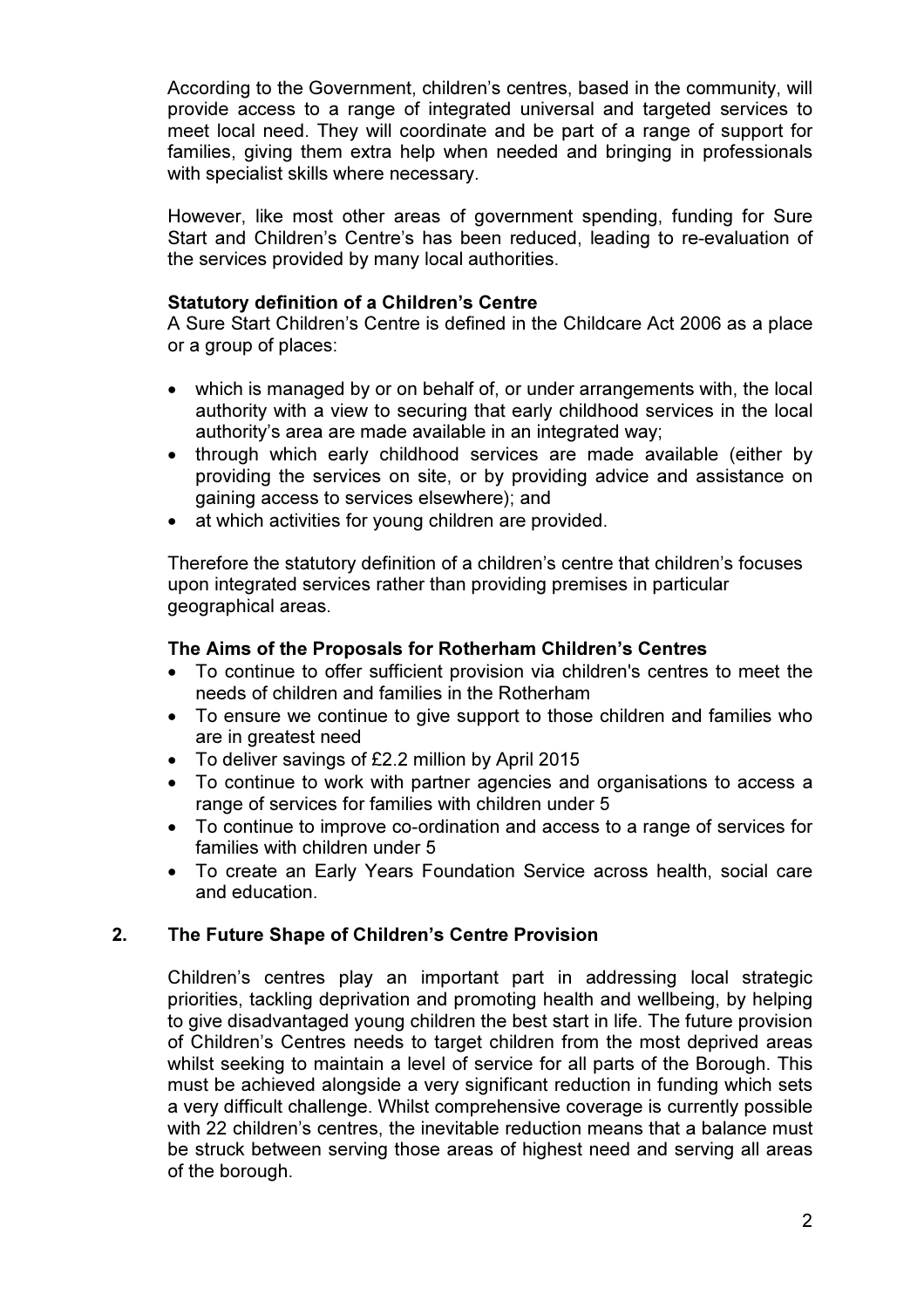The proposals set out how resources can be more focused on direct services for children under five and their families, particularly those in greatest need to deliver the required savings whilst ensuring wide coverage across the borough and continued access to a nearby centre for those children and families in greatest need. We believe that by re-focusing our resources, working closely with health, social care, schools, private and voluntary sectors, including volunteers plus delivering services where they are most needed, we will maximise what children's centres and early years services can achieve.

### Rationale used to underpin proposals

The Local Authority has a statutory duty to ensure that sufficient children's centres are readily accessible to those most in need. The GP data (as of 31<sup>st</sup>) March 2013\*) showing the number of children under five living in the most disadvantaged 30% super output areas, (index of multiple deprivation 2010\*\*), which was used to determine which children's centre buildings would be proposed to stay open and which would be proposed to close or given an alternative early years usage.

It is proposed to keep open the children centre buildings where there are more than 400 vulnerable children under 5 years of age living in the most disadvantaged areas. When evaluated, this equates to having 7 children centre areas (incorporating 9 buildings) across the borough. It is proposed to extend the reach area of the Centres remaining open and to provide outreach services in those areas that do not have ready access to a main children's centre building. By outreach we are referring to activities being delivered in other buildings within the local communities.

| <b>Children's Centre</b>                    | Number of children under 5*<br>as at 31.3.13 in 30% SOA's** |
|---------------------------------------------|-------------------------------------------------------------|
| <b>Arnold Children's Centre</b>             | 597                                                         |
| <b>Aughton Early Years Centre</b>           | 411                                                         |
| <b>Coleridge Children's Centre</b>          | 970                                                         |
| <b>Maltby Stepping Stones</b>               | 727                                                         |
| Rawmarsh Children's Centre                  | 888                                                         |
| <b>Rotherham Central</b>                    | 725                                                         |
| <b>Swinton Brookfield Children's Centre</b> | 636                                                         |
| Thrybergh Dalton Children's Centre          | 610                                                         |
| <b>Valley Children's Centre</b>             | 524                                                         |

#### Children's Centre Buildings Proposed to Stay Open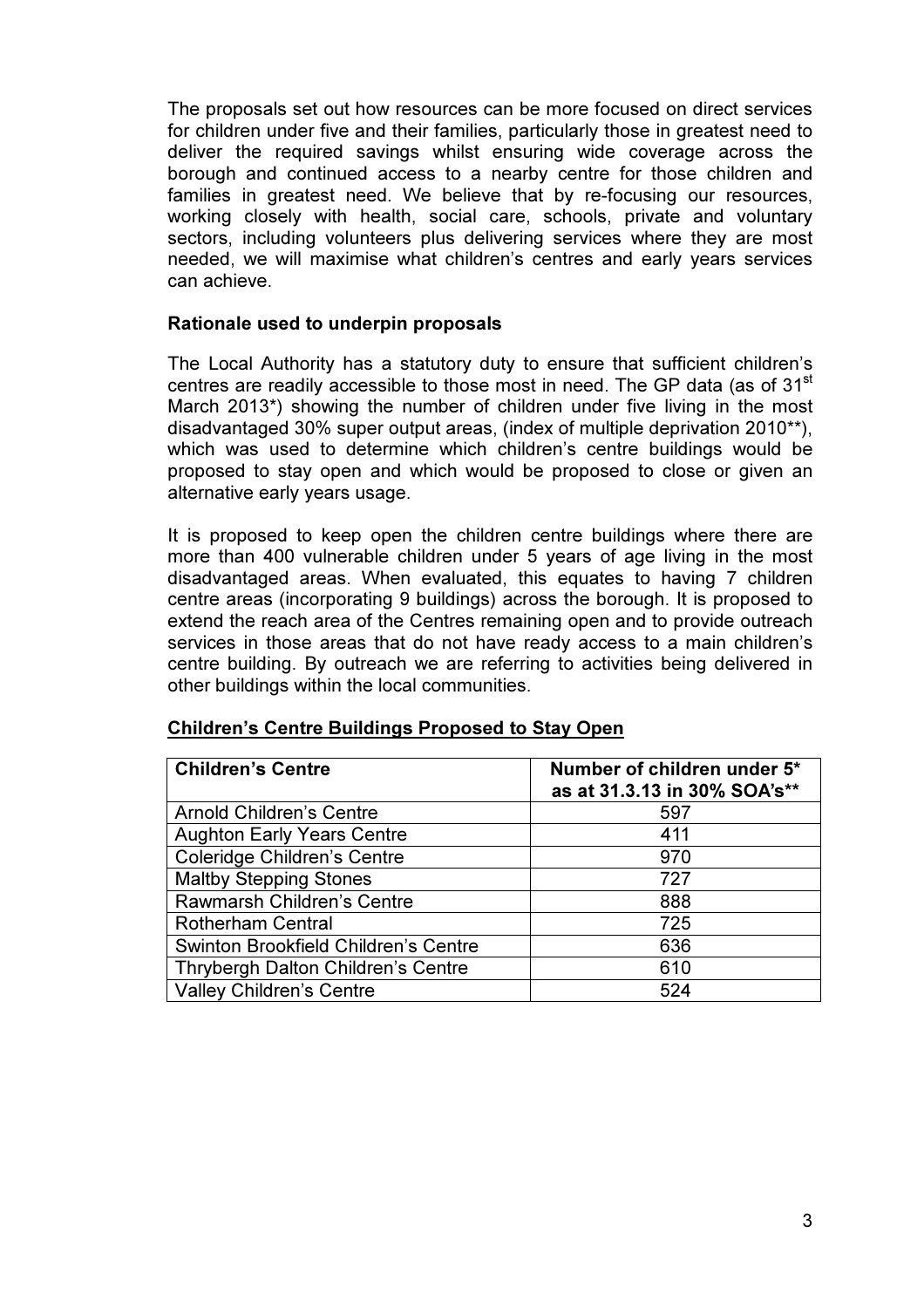## Children's Centre Buildings proposed to Close/Alternative Usage Options

| <b>Children's Centre</b>               | Number of children under 5* as<br>at 31.3.13 in 30% SOA's** |
|----------------------------------------|-------------------------------------------------------------|
| <b>Cortonwood Children's Centre</b>    | 211                                                         |
| Dinnington Children's Centre           | 352                                                         |
| Kimberworth Children's Centre          | 308                                                         |
| <b>Marcliff Children's Centre</b>      | 0                                                           |
| <b>Meadows Children's Centre</b>       | 206                                                         |
| <b>Park View Children's Centre</b>     | 345                                                         |
| Rockingham Children's Centre           | 261                                                         |
| <b>Ryton Brook Children's Centre</b>   | 67                                                          |
| <b>Silver Birch Children's Centre</b>  | 138                                                         |
| Sue Walker Children's Centre           |                                                             |
| Thorpe Hesley Children's Centre        | O                                                           |
| <b>Thurcroft Children's Centre</b>     | 189                                                         |
| <b>Wath Victoria Children's Centre</b> | 374                                                         |

\*Number of children under 5 years of age based on GP data as of the  $31<sup>st</sup>$ March 2013

\*\* Most disadvantaged 30% SOA areas as measured by the Index of Multiple Deprivation 2010(IMD)

Please note in the table above, Marcliffe, Thorpe Hesley and Sue Walker Children's Centres show zero children living in the 30% SOA. Please note that in these areas children under 5 accessing the centre are from outside of the 30% SOA areas.

## Creation of a Foundation Years Service

It is proposed to create a Foundation Years' Service with Children Centres working together with health partners, social care, voluntary sector, parents, schools and early education and child care providers, to continue to deliver services in local communities which improve outcomes for all children under 5 and their families, particularly those in need of support. All partners will deliver services for children aged 0-5 and their families within local communities. Outreach workers will continue to deliver services in those communities where buildings are proposed to close by using alternative venues and working in partnership with other service providers.

## 3. Consultation Activities Undertaken

Following Cabinet approval to consult on the proposals for Children's Centres, we undertook a borough-wide public consultation exercise with parents, carers, the community and stakeholders. The consultation was launched on the  $3^{rd}$  February 2014 and concluded on the  $30^{th}$  April 2014.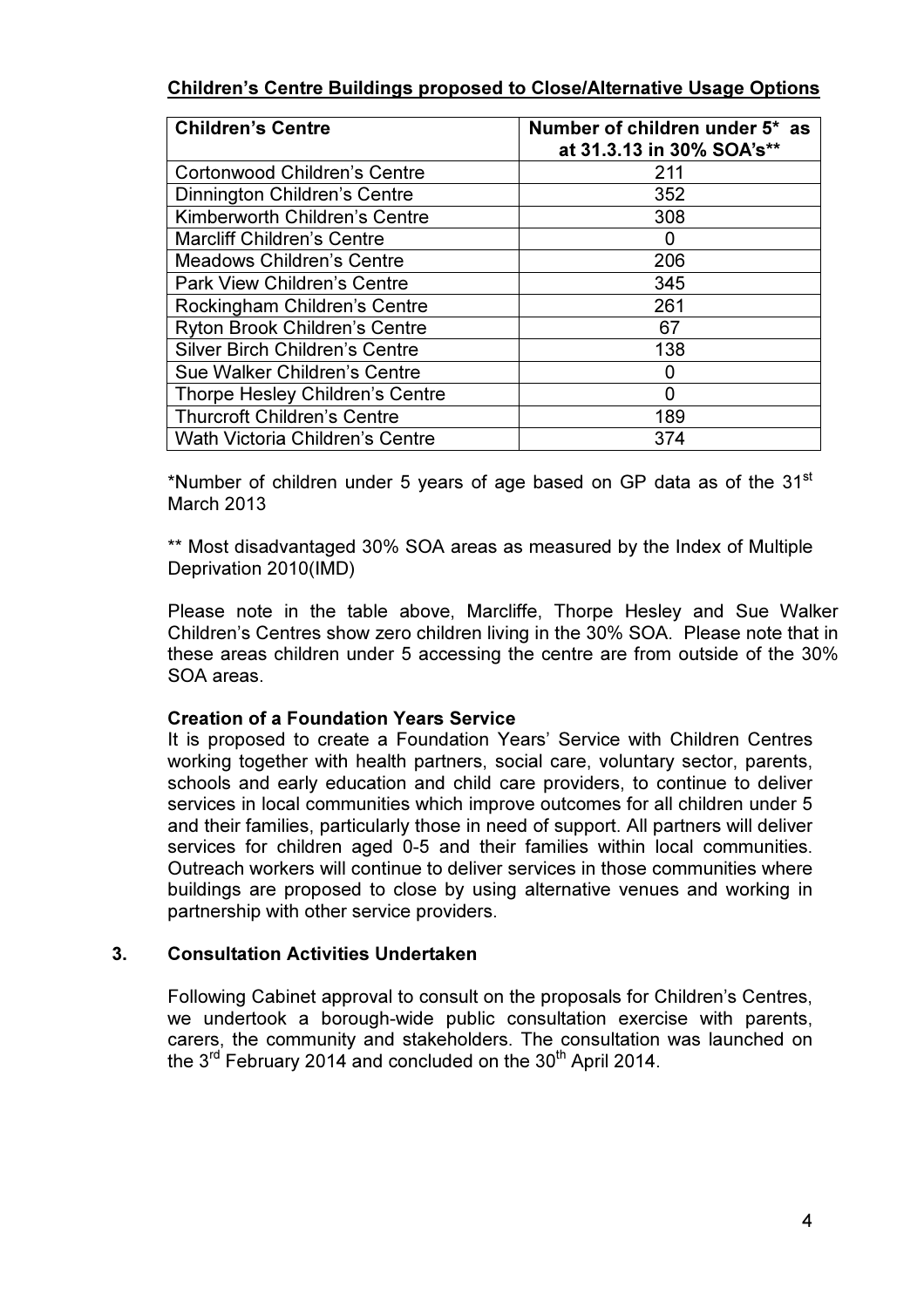## How the consultation was promoted and publicised

- Information was published on the RMBC website.
- CCConsultation@rotherham.gov.uk
- $\Box$  www.rotherham.gov.uk enter "have your say on childrens centres closures" in the search engine

People could also make their views known

- In person at a Children's Centre of their choice
- Complete and submit a hard copy of the online questionnaire.
- **i** Or through letters and letters
- Other activities undertaken included:
- > Issuing regular press releases
- > Participating in media interviews
- > Publishing articles in stakeholder newsletters
- Regular meetings with the following stakeholder groups:
- > Unions
- > Meetings with Children Centre Leaders
- ▶ Children Centre Executive Headteachers
- ▶ Chairs and Vice Chairs of Governing Bodies
- > Lead Teachers meetings
- > Dinnington School Governing Body
- ▶ Learning Communities Representatives
- > Deprived Communities Team Meeting
- > School Effectiveness Briefing
- > Health Partners
- > Parish Councillors meeting on 15<sup>th</sup> April 2014

## Public Meetings Held

| Date/Time                         | <b>Children's Centres</b> | Venue                        |
|-----------------------------------|---------------------------|------------------------------|
| Thursday 6 <sup>th</sup> February | Central                   | Rockingham Professional      |
| 2014                              | Kimberworth               | <b>Development Centre</b>    |
|                                   | Park View                 | Roughwood Road               |
| $6.00 \text{pm} - 7.00 \text{pm}$ | Rockingham                | <b>Wingfield Estate</b>      |
|                                   | <b>Thorpe Hesley</b>      | Rotherham, S61 4HY           |
| Monday 17 <sup>th</sup> February  | Coleridge                 | <b>Clifton Comprehensive</b> |
| 2014                              |                           | Middle Lane                  |
|                                   |                           | Rotherham                    |
| 6.00pm - 7.00pm                   |                           | S65 2SN                      |
| Wednesday 12 <sup>th</sup> March  | Rawmarsh                  | Rawmarsh Community School    |
| 2014                              | Thrybergh/Dalton          | Haugh Road                   |
|                                   | <b>Silver Birch</b>       | Rawmarsh                     |
| $6.00 \text{pm} - 7.00 \text{pm}$ | Marcliff                  | Rotherham                    |
|                                   |                           | S62 7GA                      |
| Thursday 20 <sup>th</sup> March   | <b>Brookfield</b>         | Wath Comprehensive School    |
| 2014                              | Wath Victoria             | Sandygate                    |
|                                   | Cortonwood                | Wath upon Dearne             |
|                                   |                           | Rotherham                    |
| $6.00 \text{pm} - 7.00 \text{pm}$ |                           | S63 7NW                      |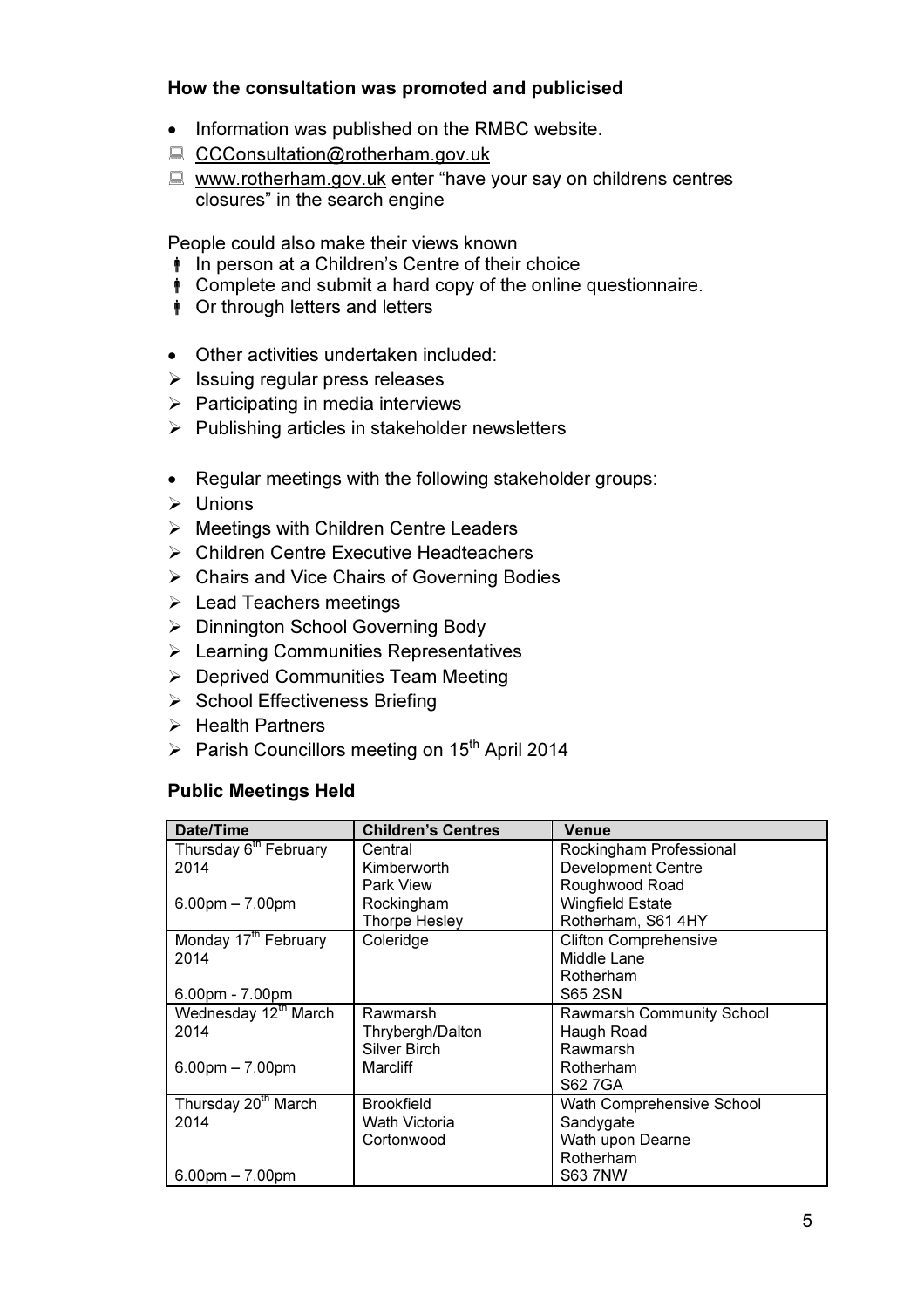| Date/Time                          | <b>Children's Centres</b>      | Venue                                |
|------------------------------------|--------------------------------|--------------------------------------|
| Tuesday 25 <sup>th</sup> March     | Central                        | Ferham Primary School                |
| 2014                               | Kimberworth                    | Ferham Road                          |
|                                    | Park View                      | Rotherham                            |
| $4.00 - 5.00$ pm                   | Rockingham                     | <b>S61 1AP</b>                       |
|                                    | <b>Thorpe Hesley</b>           |                                      |
| Thursday 27 <sup>th</sup> March    | Valley                         | <b>Clifton Comprehensive</b>         |
| 2014                               | Arnold                         | Middle Lane                          |
|                                    |                                | Rotherham                            |
| 6.00pm – 7.00pm                    |                                | S65 2SN                              |
| Monday 31 <sup>st</sup> March      | <b>Aughton Early Years</b>     | <b>Thurcroft Infant School</b>       |
| 2014                               | <b>Meadows</b>                 | <b>Locksley Drive</b>                |
|                                    | Sue Walker                     | Thurcroft                            |
| $6.00$ pm $- 7:00$ pm              | <b>Ryton Brook</b>             | Rotherham                            |
|                                    | Thurcroft                      | <b>S66 9NT</b>                       |
| Wednesday 2 <sup>nd</sup> April    | Rawmarsh                       | Flanderwell Primary School           |
| 2014                               | Thrybergh/Dalton               | <b>Greenfield Court</b>              |
|                                    | <b>Silver Birch</b>            | Flanderwell                          |
| $6.00$ pm $- 7.00$ pm              | Marcliff                       | Rotherham                            |
|                                    |                                | S66 2JF                              |
| Thursday 3rd April 2014            | <b>Aughton Early Years</b>     | Wales High School                    |
|                                    | <b>Meadows</b>                 | <b>Storth Lane</b>                   |
| $6.00$ pm $- 7.00$ pm              | Sue Walker                     | <b>Kiveton Park</b>                  |
|                                    | <b>Ryton Brook</b>             | Sheffield                            |
|                                    | Thurcroft                      | S26 5QQ                              |
| Monday 7 <sup>th</sup> April 2014  | <b>Maltby Stepping Stones</b>  | Dinnington Community Primary         |
|                                    | Dinnington                     | School                               |
| $6.00$ pm $- 7.00$ pm              | <b>Ryton Brook</b>             | <b>School Street</b>                 |
|                                    |                                | Dinnington                           |
|                                    |                                | Sheffield, S25 2RE                   |
| Tuesday 8 <sup>th</sup> April 2014 | <b>Aughton Early Years</b>     | Aston-cum-Aughton Parish Hall        |
|                                    | <b>Meadows</b>                 | Rosegarth Avenue                     |
| $6.00$ pm $- 7.00$ pm              | Sue Walker                     | Aston                                |
|                                    | <b>Ryton Brook</b>             | Sheffield                            |
|                                    | Thurcroft                      | <b>S26 2DD</b>                       |
| Wednesday 9 <sup>th</sup> April    | <b>Maltby Stepping Stones</b>  | <b>Maltby Crags Community School</b> |
| 2014                               | Dinnington                     | <b>Strauss Crescent</b>              |
|                                    |                                | Maltby                               |
| $6.00$ pm $- 7.00$ pm              |                                | Rotherham, S66 7QJ                   |
| Monday 28 <sup>th</sup> April 2014 | Central                        | Rockingham Professional              |
|                                    | Kimberworth                    | <b>Development Centre</b>            |
| $6.00$ pm $- 7.00$ pm              | Park View                      | Roughwood Road                       |
|                                    | Rockingham                     | <b>Wingfield Estate</b>              |
|                                    | Thorpe Hesley                  | Rotherham, S61 4HY                   |
| 22.4.14                            | <b>Meadows Children Centre</b> | <b>Catcliffe Parish Hall</b>         |
| 10.00 am -11 am                    |                                |                                      |
|                                    |                                |                                      |
|                                    |                                |                                      |

A Foundation Years practitioners and wider stakeholder consultation event took place on 2<sup>nd</sup> April 2014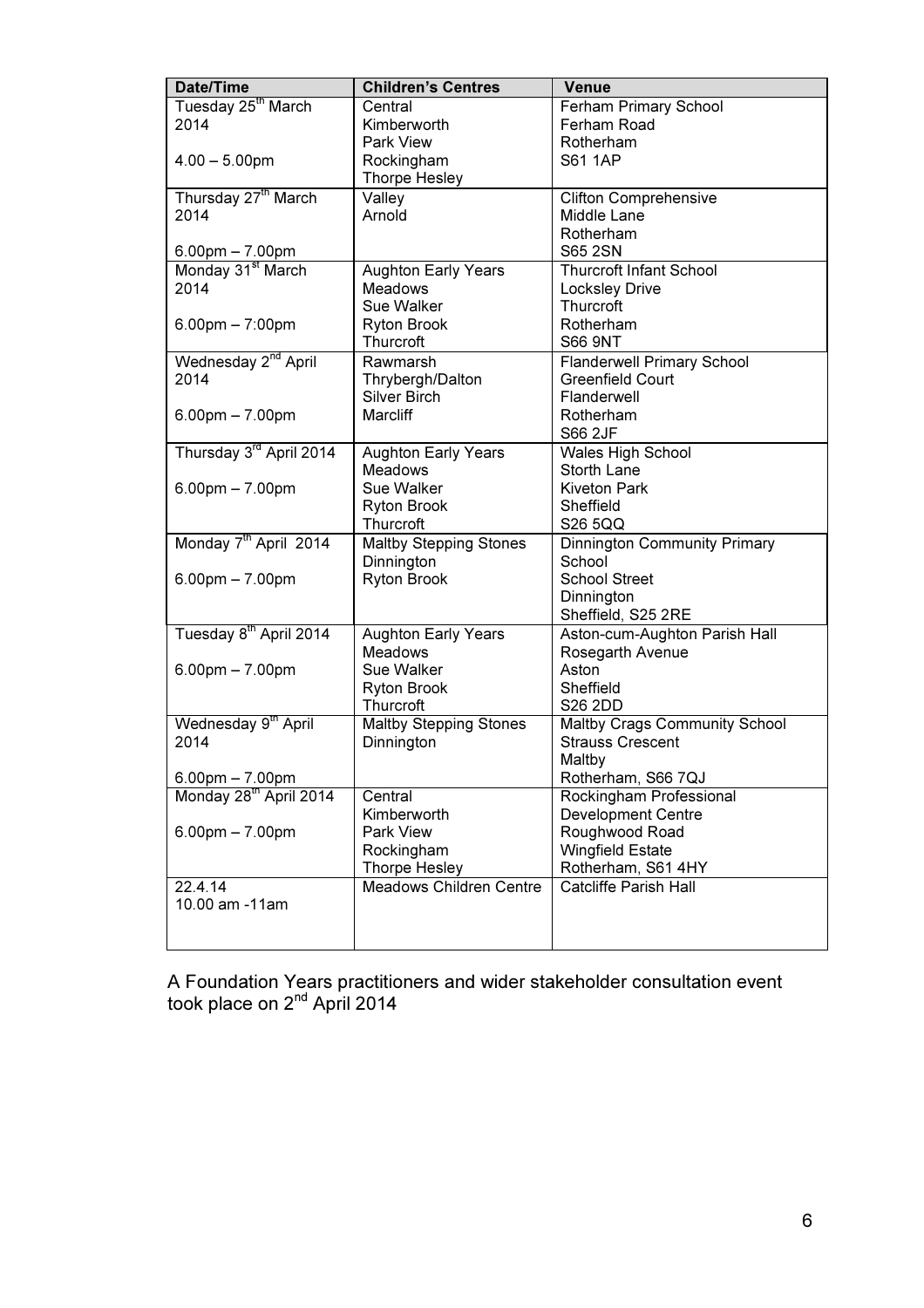## 4. Analysis of Consultation responses

## Main information arising from the consultation

1746 people responded to the consultation survey. The majority of responses were from parents or carers (81.6%) and 82% are using the centres at least once a week.

- 44% of the respondents said that their nearest centre is one of the ones proposed to stay open and 48% of the respondents said that their nearest centre is one of the ones proposed to close. The remainder were centres not recognised or out of area.
- 41.5% of respondents said that they use one of the centres proposed to stay open, 50.3% said that they use one of the centres proposed to close. Note that some people selected more than one centre. The remaining 8.3% were centres not recognised or out of area.
- 43% of respondents agree with the chosen centres (57% disagree) and 58% of respondents agree with outreach proposals (42% disagree).
- The top 3 services listed when asked what a children's centre should provide were all child specific services: baby clinics/groups; stay and play sessions; early education and childcare. The remainder were adult focused groups such as parenting groups; breastfeeding groups and dads groups.
- When asked about impact, 34.3% of respondents said that they will not use a children's centre at all and 17.7% said that they will use them less often.
- The top 3 themes coming out of the consultation comments sections were: travel and location; the community and social impact; and the direct impact on children.
- 186 respondents said that they would be willing to take on a centre proposed to close, 173 of which would be interested in working with the remaining centres to continue children's centre activities. 142 respondents said that they would be willing to take on the day care provision in a centre proposed to close. However, only 101 of all respondents left contact details. No proposals were given at this stage.

## Highlights from respondents living in an area of 30% or less IMD score

On the survey, we asked respondents for their post codes. This has allowed us to see whether respondents live in the areas of most deprivation, ultimately, where we have proposed to keep a children's centre open; or whether they lived outside of these areas, where ultimately, we have proposed to close the children's centres.

Of the 1746 respondents, 796 of them (45.6%) live in the most deprived areas (30% or less IMD score), 857 (49%) live in other areas of the borough and 93 (5.3%) did not supply their postcode or were out of area. This shows that 4% less people from deprived areas responded to the survey.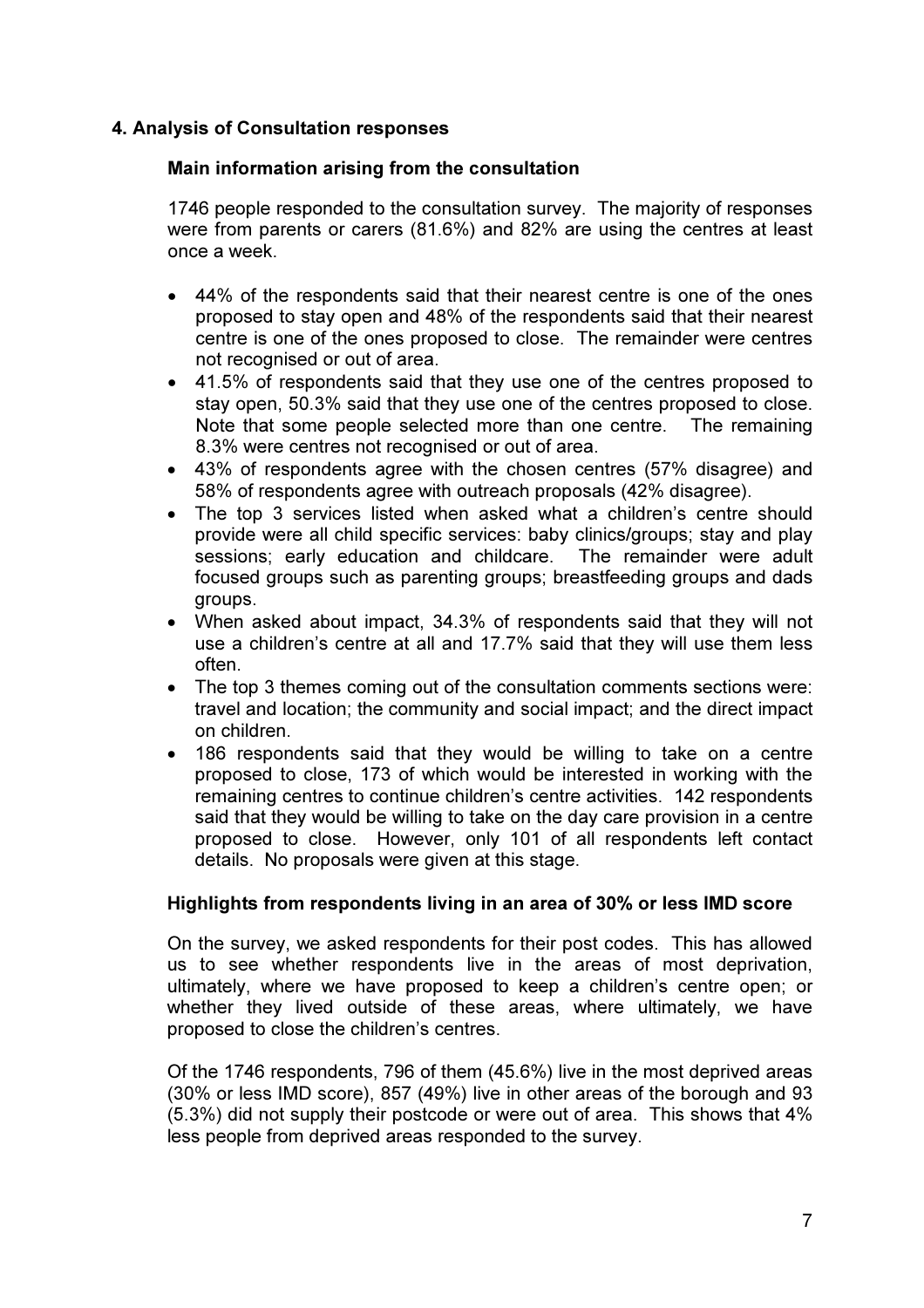Of those 796 respondents in the most deprived areas, 51.7% agreed with the proposed centres and 62.3% agreed with the outreach proposals. This shows that not everyone in the most deprived areas agreed with the proposals.

Conclusions drawn from the analysis of respondents comments from the Children's Centre public survey Questions 1 to 10 on the public survey Questions 1- What is your status? Question 2- How often do you use children's centre services in Rotherham? Who responded to the consultation and how often do they use the CC services in Rotherham?

The majority of respondents to the public consultation were parents and carers (81.6%) who are current users or potential user of Rotherham Children Centres', and 82% are using the centre at least once a week. This shows that the majority of respondents to this public consultation will be affected by the proposals/ particularly were a Children Centre is proposed to close. This demonstrated that people in local communities value greatly their local CC and the services it offers for the benefit of their families and children, as well as being interested in having their view heard regarding the proposed CC closures

#### Questions 3 – Which is the nearest children's centre to your home?

#### Question 4- Which children's centre do you use?

Of the respondents to the public consultation it was not only people living near a centre proposed to closed that responded, (highest number 123 Silver Birch, number of times selected 159 – 118 Wath Victoria, number of times selected 138- 91 Kimberworth, number of times selected 115), but in fact, some of the highest numbers were from people living near a centre proposed to stay open ( Number of responses received-196- Arnold Centre, number of times selected 227 150- Aughton number of times selected 147 – 116 Swinton ( Brookfield), number of times selected 128. Again this shows the wealth of interest from local communities in ensuring parents/users views are taken into consideration as part of this public consultation

## Question 5- Our approach is to cover the most vulnerable areas in Rotherham with a Children's Centre. The chosen centres are:

- Arnold Children's Centre
- Aughton Early Years Centre
- Coleridge Children's Centre
- Maltby Stepping Stones Children's Centre
- Rawmarsh Children's Centre
- Rotherham Central Children's Centre
- Swinton Brookfield Children's Centre
- Thrybergh/Dalton Children's Centre
- Valley Children's Centre

#### Do you agree with the chosen centres?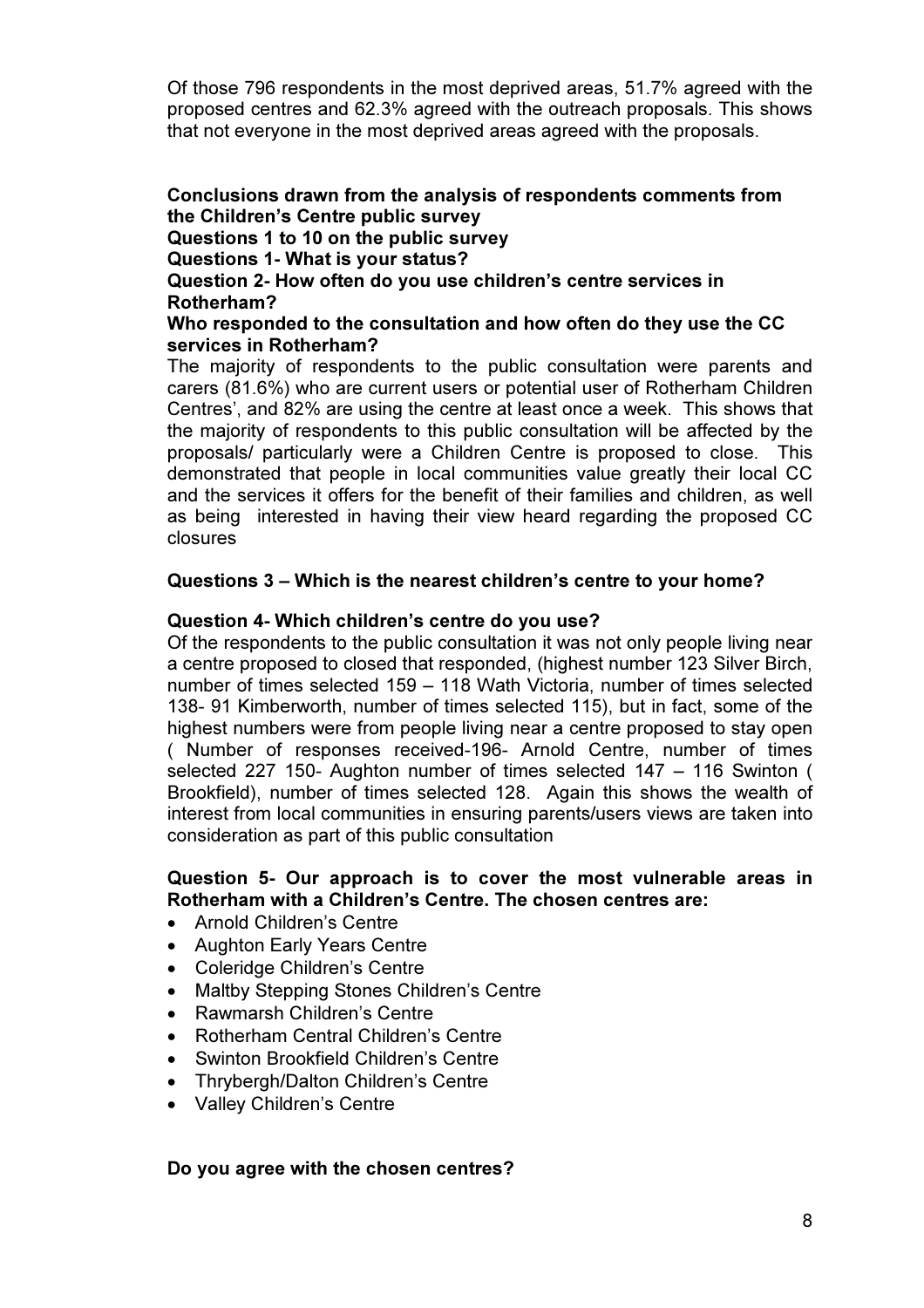Of the 1746 responses received, 745 (43%) agreed to the proposed list of Children Centres to close, whilst 1001 (57%) disagreed. This is a difference of 14% more respondents disagreeing to the proposal list of Children Centres to close, than agreeing. Of those respondents in the most deprived areas 51.7% agreed with the proposed Centres to close. However, this also shows that nearly half of the respondents living in a deprived area where centres are proposed to remain open still do not agree with the proposed centres to close.

Of those respondents who say that they use one of the centres proposed to stay open, 77.19% agree with these Centres remaining open: - highest 85.2% The Arnold Centre, 81.82% Coleridge, 80.43% Valley In comparison 90.4% of respondents who say they use one of the centres proposed to close disagree with these centres closing- highest Silver Birch 138, Wath V 124 and Kimberworth 103.

There is a strong feeling from respondents that proposed Children's Centres to close should not close, due to (highest number of occurring themes received) perceived increased travel and cost of travel to the centres remaining open; the impact of a 'loss' of a centre on the community, limiting social interaction and increased isolation; impact on the children, in relation to their development, transition to school, their education and attainment levels

## Question 6 –We propose to deliver an outreach service to all areas

(by 'outreach', we mean activities being delivered in other buildings within the local communities)

## Do you agree with the proposal for outreach services?

The majority of respondents (58%) agreed with the outreach proposals. Of these 62.3% of respondents living in the most deprived areas (30% or less IMD) also agreed with the outreach proposals.

42% of all respondents disagreed with the outreach proposals. The top 4 reasons given for disagreeing with the outreach proposals were related to:

- The current centre buildings are purpose built. Community buildings may not be available or suitable
- The location of and travelling to outreach services
- Familiarity and consistency of service, location and staff; routine and stability; feeling safe, secure and comfortable
- Outreach will be inadequate, insufficient and the quality of service will drop.

The full responses can be found Appendix 1 (Report on the Data and Themes from the Children's Centre Public Consultation) and should be taken into consideration when planning and implementing changes to children's centres delivery.

However, it appears that respondents are in favour of the proposal to deliver an outreach service to all areas, (by outreach we mean activities being delivered in other buildings within local communities).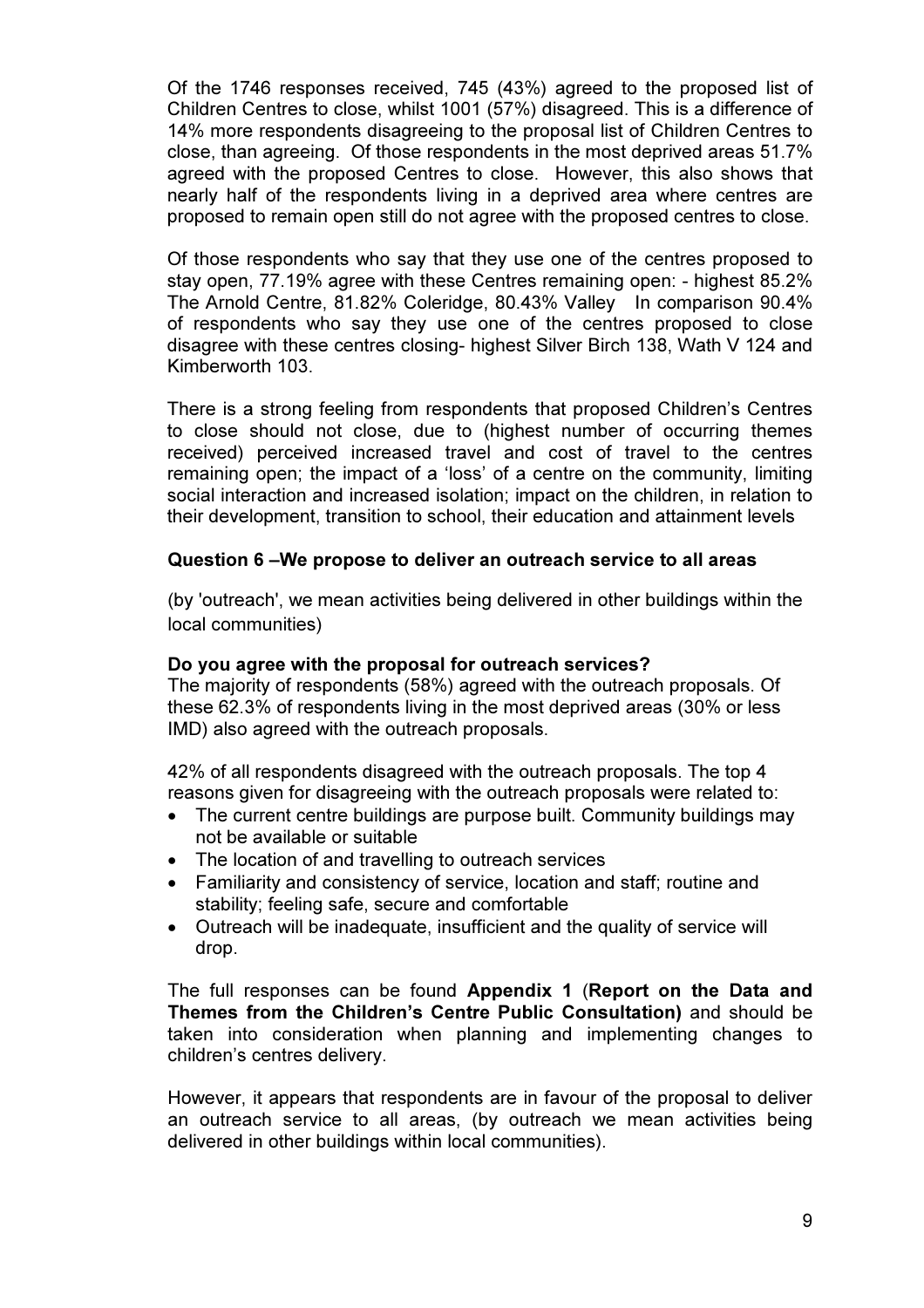## Question 7 Which services do you think a children's centre should provide?

The high numbers selected by respondents when asked what services a children's centre should provide, demonstrated that all the services listed in the survey are valued. The top 3 services identified were all child specific services: baby clinics/groups; stay and play sessions; early education and childcare. The remainder were adult focused groups such as parenting groups; breastfeeding groups and dads groups. This suggests that the priority for future service delivery should be based on the child focused services, followed by parenting/family services.

## Question 8 What impact will the reduction of children's centres have on you?

 34.3% of respondents said that they will not use a children's centre at all and 17.7% said that they will use them less often. This means that the reduction of children centre buildings could have an impact if families are choosing not to access the remaining centres. Therefore there is a risk of some families experiencing issues which may not be picked up early enough and could escalate. Consideration should be given to how access and take up of services is retained. This would need to continue to be monitored on an ongoing basis.

## Expressions of interests for continued use of Children's Centre **Buildings**

As part of the consultation process we sought expressions of interest from members of the public, wider stakeholders, schools, staff, private and voluntary childcare providers and the community. This relates to Q9 and Q10 below:

## Q9 Would you or your organisation be willing to take on a children's centre building that is proposed to close?

If yes, would you be interested in working with the remaining children's centres so some children's centre activity could continue in the building you take on?

#### Q10 Would you or your organisation be willing to take on the daycare provision in a children's centre building that is proposed to close?

If yes, would you be interested in working with the remaining children's centres so some children's centre activity could continue in the building you take on?

The questions were asked to find out if there would be an interest from other parties in taking on the childcare and or to deliver early years services if a Children's Centre building is identified to close.

From the online survey 186 respondents said that they would be willing to take on a centre proposed to close, 173 of which would be interested in working with the remaining centres to continue children's centre activities. 142 respondents said that they would be willing to take on the day care provision in a centre proposed to close.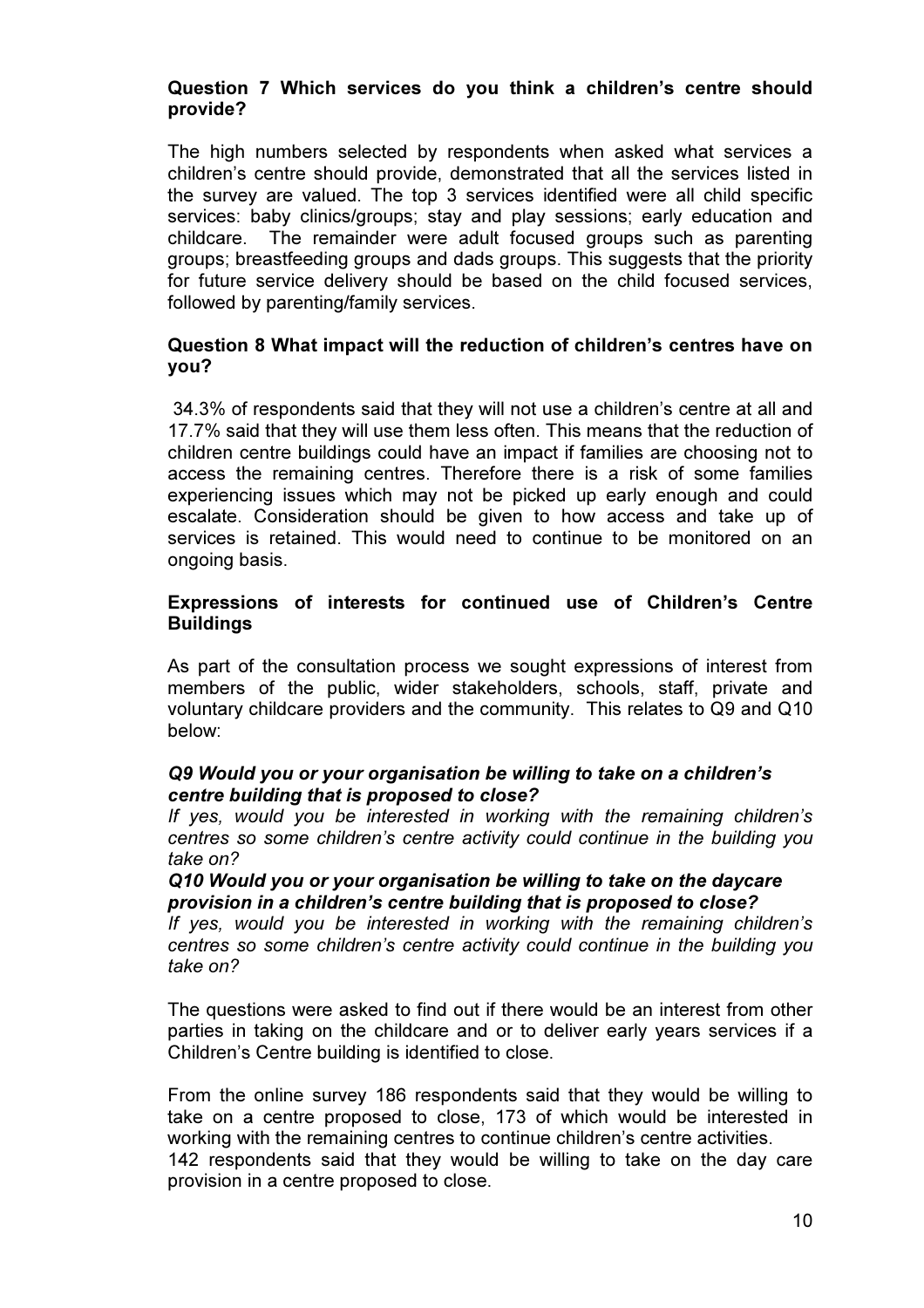It is important to note that in relation to questions 9 and 10 that only 101 of all respondents left contact details. Some responses were from parents who may not have fully appreciated the implications of the questions they were responding to.

We also received 31 contacts via emails and letters expressing an interest in the centres. The table below gives an indication of the number of specific expressions of interest received.

| <b>Children's Centre</b>     | <b>Number of Expressions of Interest from</b><br>schools and private and voluntary<br>providers |
|------------------------------|-------------------------------------------------------------------------------------------------|
| Rockingham                   |                                                                                                 |
| Park View (Kimberworth Park) |                                                                                                 |
| <b>Wath Victoria</b>         | 3                                                                                               |
| Cortonwood                   | 2                                                                                               |
| Sue Walker (Kiveton Park)    | 2                                                                                               |
| Thurcroft                    |                                                                                                 |
| Dinnington                   |                                                                                                 |
| <b>Ryton Brook</b>           |                                                                                                 |
| Silver Birch (Flanderwell)   | 3                                                                                               |
| Marcliff (Listerdale)        |                                                                                                 |
| Meadows (Catcliffe)          |                                                                                                 |
| <b>Thorpe Hesley</b>         | (verbal enquiry)                                                                                |
| Kimberworth                  | (verbal enquiry)                                                                                |
| Valley                       |                                                                                                 |

A letter was received from Sarah Champion MP in response to the public consultation. It requested that the Council, as an outcome of the current consultation, commits to consider a co-operative option as a potentially viable alternative to the proposed children centre building closures that have been consulted on. The request acknowledged that if the Council agreed, further time would be required for a fully detailed proposal to be produced on a cooperative model. This additional time requirement would be likely to impact on the current timescale to implement proposed new arrangements for Children Centre delivery by 1<sup>st</sup> April 2015. Based on the timescale suggested in Sarah Champion's proposal, it is estimated that the implementation would be likely to slip to  $1<sup>st</sup>$  July 2015.

The co-operative model proposes to retain all Children Centre buildings. The cost is estimated to be £1.1 million to keep all buildings. Therefore the Council would not be in a position to make the required budget efficiencies within the required time period.

## Next Steps for taking expressions of interest forward

The buildings proposals process agreed by Cabinet on the 19<sup>th</sup> May 2014 will be implemented. Formal applications will be considered from schools with a Children's Centre building on site in the first instance. If an application from a school is not successful or no schools apply, applications will then be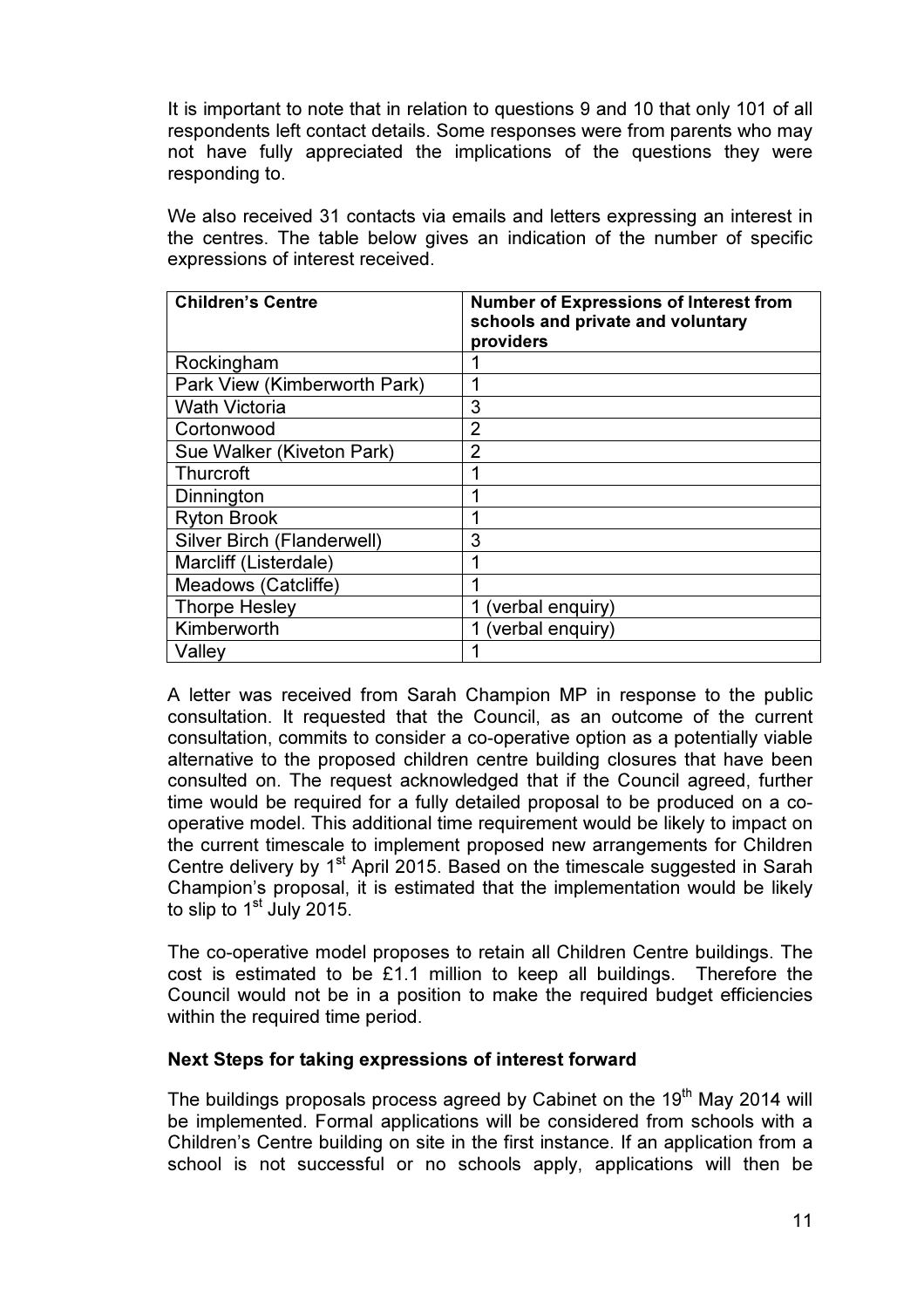accepted from existing childcare staff for continuation of the childcare delivery and potential organisations / individuals for the childcare / community services areas. See the timelines below for more details:

|             | <b>Timeline for School Applications</b>                                                                                                 |  |
|-------------|-----------------------------------------------------------------------------------------------------------------------------------------|--|
| <b>Date</b> | <b>Action</b>                                                                                                                           |  |
| 1.7.14      | Proposed date for formal application process to be opened for<br>schools with Children Centre buildings on site to apply for running of |  |
|             | centre building, services and or childcare where relevant                                                                               |  |
| 31.7.14     | Proposed end date for applications to be received by the LA                                                                             |  |
| 1.8.14      | Proposed date for Applications to be assessed                                                                                           |  |
| 6.8.14      | Proposed date for successful applicants to be informed                                                                                  |  |
| 7.8.14      | Proposed date for communication to public regarding centres were                                                                        |  |
|             | there has been a successful application from a school, enabling                                                                         |  |
|             | continued delivery of childcare /delivery of early years services from                                                                  |  |
|             | the community building                                                                                                                  |  |

| <b>Timeline for Staff Applications for Childcare Delivery</b> |                                                                  |
|---------------------------------------------------------------|------------------------------------------------------------------|
| <b>Date</b>                                                   | <b>Action</b>                                                    |
| 6.8.14                                                        | Proposed date for formal application process to be opened for    |
|                                                               | existing childcare staff for childcare provision                 |
| 5.9.14                                                        | Proposed end date for Applications to be received by the LA      |
| 8.9.14                                                        | Proposed date for Applications to be assessed                    |
| 10.9.14                                                       | Proposed date for successful applicants to be informed           |
| 11.9.14                                                       | Proposed date for communication to public regarding centres were |
|                                                               | there has been a successful application from staff               |

| <b>Timeline for External Organisations / Individual Applications</b> |                                                                                                                                  |
|----------------------------------------------------------------------|----------------------------------------------------------------------------------------------------------------------------------|
| <b>Date</b>                                                          | <b>Action</b>                                                                                                                    |
| 6.8.14                                                               | Proposed date for formal application process to be opened for                                                                    |
|                                                                      | external organisations / individuals for the community/childcare                                                                 |
|                                                                      | element of the building                                                                                                          |
| 5.9.14                                                               | Proposed end date for applications to be received by the LA                                                                      |
| 8.9.14                                                               | Proposed date for Applications to be assessed                                                                                    |
| 10.9.14                                                              | Proposed date for successful applicants to be informed                                                                           |
| 11.9.14                                                              | Proposed date for communication to the public regarding centres<br>were there has been a successful application from an external |
|                                                                      | organisation / individual for the community / childcare element of the                                                           |
|                                                                      |                                                                                                                                  |
|                                                                      | building                                                                                                                         |

| <b>Final Decisions / Transitions</b> |                                                                                                                                          |
|--------------------------------------|------------------------------------------------------------------------------------------------------------------------------------------|
| <b>Date</b>                          | <b>Action</b>                                                                                                                            |
| 11.9.14                              | Proposed date for public communication regarding any Children<br>Centre building that is definitely close by 31 <sup>st</sup> March 2015 |
| October<br>2014-<br>March            | LA to work with successful applicants to ensure a smooth transition<br>for both children, families and staff                             |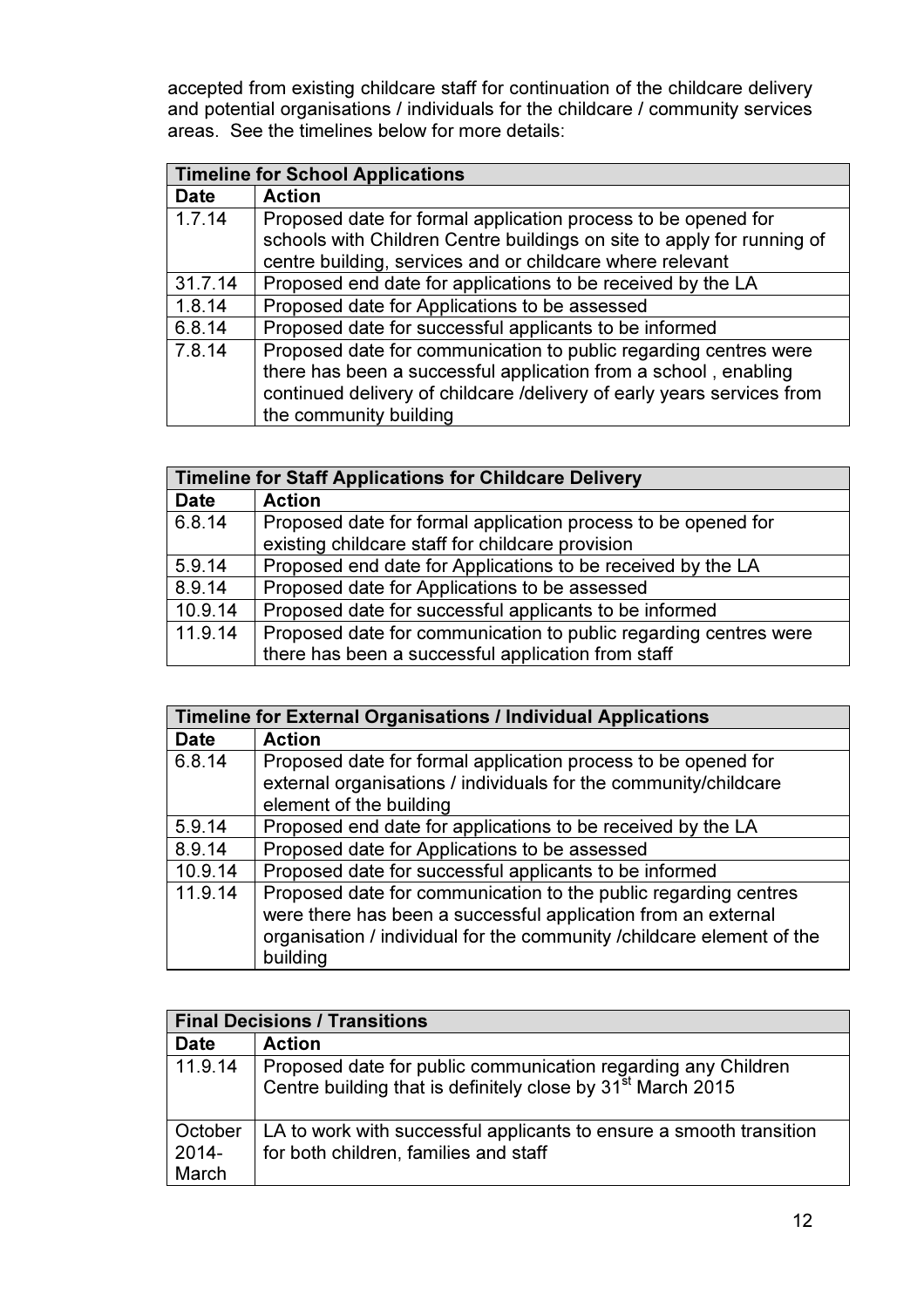| 2015   |                                                                  |
|--------|------------------------------------------------------------------|
| 1.4.15 | Contracts issued to successful childcare/children centre service |
|        | providers                                                        |

We anticipate that this process should be successful in identifying sufficient providers to take on the buildings/childcare provision where Centres are identified to close. However if we are not successful the DfE will claw- back the capital investment which has been put into the centres which close.

## Support for Potential Applicants

A three hour Ready for Business 'Introductory Workshop' will be provided by RiDO on Wednesday  $16<sup>th</sup>$  July 6.00 – 9.00 pm for any schools / new organisations interested in applying to take over the Children's Centre buildings.

## Rationale used as part of the Children Centre public consultation

Our proposal is to keep Children Centre buildings open in the most disadvantaged areas, in order to target services where there is the most need by children and families

Respondents challenged the proposed rationale, and suggested other alternatives, including other measures of deprivation; present usage of children/families individual Children Centre building; performance; cost of each individual Children Centre.

The index of Multiple Deprivation measure 2010 (which does include disabled parents and children) includes data on the following areas for the most deprived Super output areas across Rotherham

- Income Deprivation
- Employment Deprivation
- Health Deprivation and Disability
- Education and Skills and Training Deprivation
- Barriers to Housing and Services
- Living Environment Deprivation
- Crime

However the Index of Multiple Deprivation measure is a measure across the whole population. Other measures such as the Child Wellbeing Index (2009) and the Children and Young People's education rankings could provide an increased focus on children's outcomes. However taking these factors into account does not change the proposed identified 9 centre buildings to remain open.

Taking up views of respondents as to why the rationale is based on IMD data from 2010, rather than more up to date data, this is the most up to date national data set that provides information to identify the most disadvantaged super output areas across Rotherham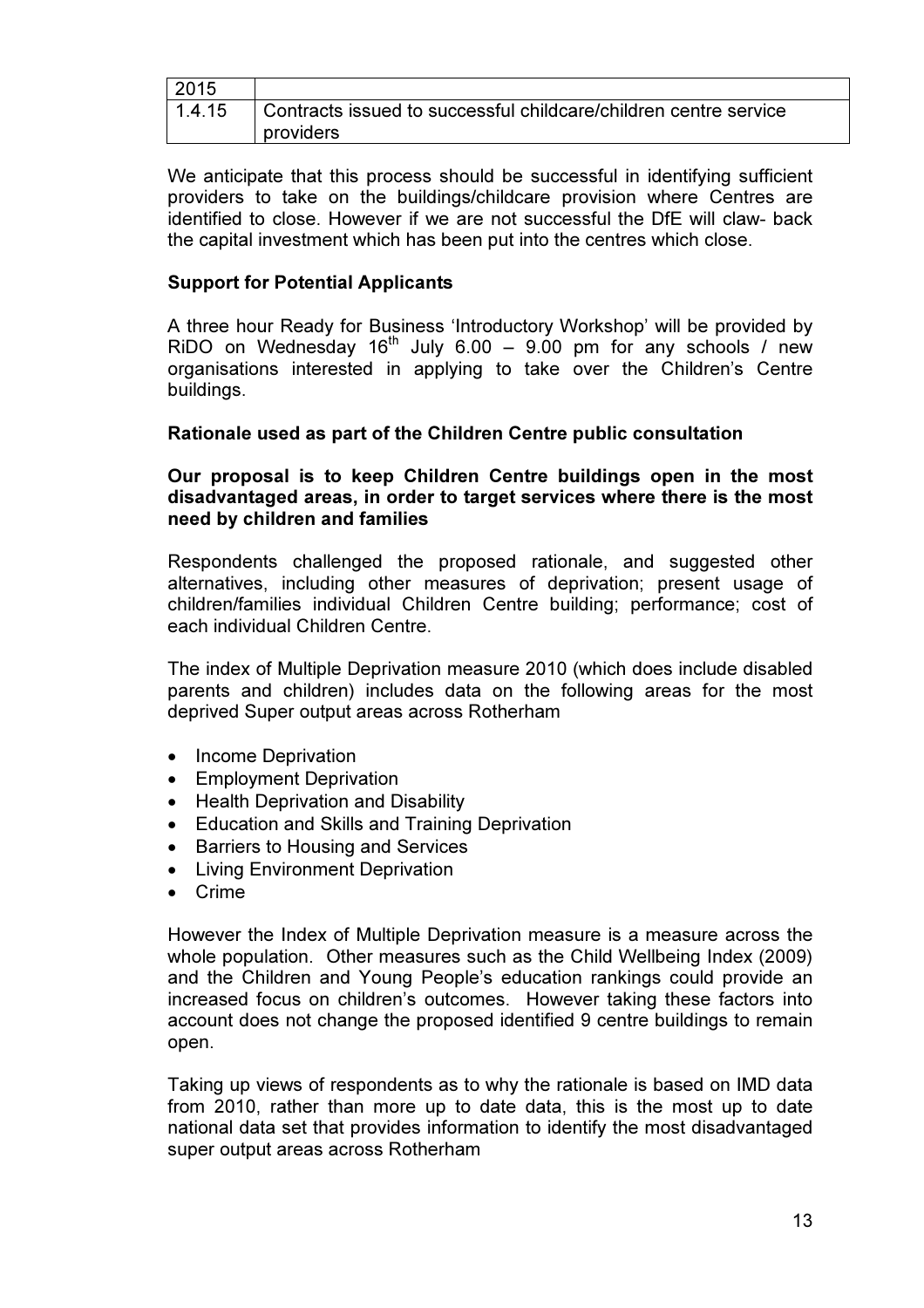## Usage of centres

Respondents asked if the usage/attendance of centres had been taken into consideration when identifying centres proposed to close or stay open. The rationale is based on the reaching children and families in highest need. When looking at all children and families seen at any Centre, the majority (8) of the 9 Centres proposed to stay open are in the 12 centres with the highest number of children/families accessing them ( this includes children accessing centre services who do not live within the reach area). Silver Birch CC is the second highest on the numbers of children aged under 5 years and families accessing services usage. However, only 138 of the children in their reach area live in the 30% most disadvantaged SOA, and therefore this centre is proposed to close.

## **Performance**

Respondents stated that the rationale should consider performance of centres when proposing which centres should close. When judging performance by percentages of target groups seen, then yes, some centres with the highest performance are proposed for closure. However, as these Centres also have a smaller reach area / number of children living in nationally identified disadvantaged areas then, with the exception of Silver Birch Children's Centre they are working with fewer families than other centres proposed to remain open. When judging performance by Ofsted inspection outcomes, out of the 9 centre building proposed to remain open, 1 has an outstanding judgement; 7 good and 1 requires improvement. This compares to 13 centre building proposed to close, of which 9 are good; 2 are with either satisfactory or Requires Improvement, and 2 are awaiting an Ofsted inspection. It is therefore difficult to compare performance as several centres have been inspected under a new revised Ofsted framework, as two are awaiting an inspection.

## Cost of centres

Another criteria to consider as an alternative to the rationale as commented by respondents, is to look at the running costs of each building with the possibility of keeping open the ones that cost the least to run. Taking into consideration the cheapest running costs of a Children Centre building does not correlate access to Children Centre buildings in areas of highest need. The cost of each Children Centre building has evolved in relation to the initial Children Centre building programme and therefore the cost of each building varies. The building costs also reflect whether the building is standalone, or is integrated within a school or a nursery school, or is a small single room extension to an existing building. Therefore the range and number of differing variables does not allow a fair parity and comparison between the running costs of buildings.

How will an increase in the birth rate and new housing developments impact on the future access to Children Centre services, if there is a reduction of Children Centre buildings?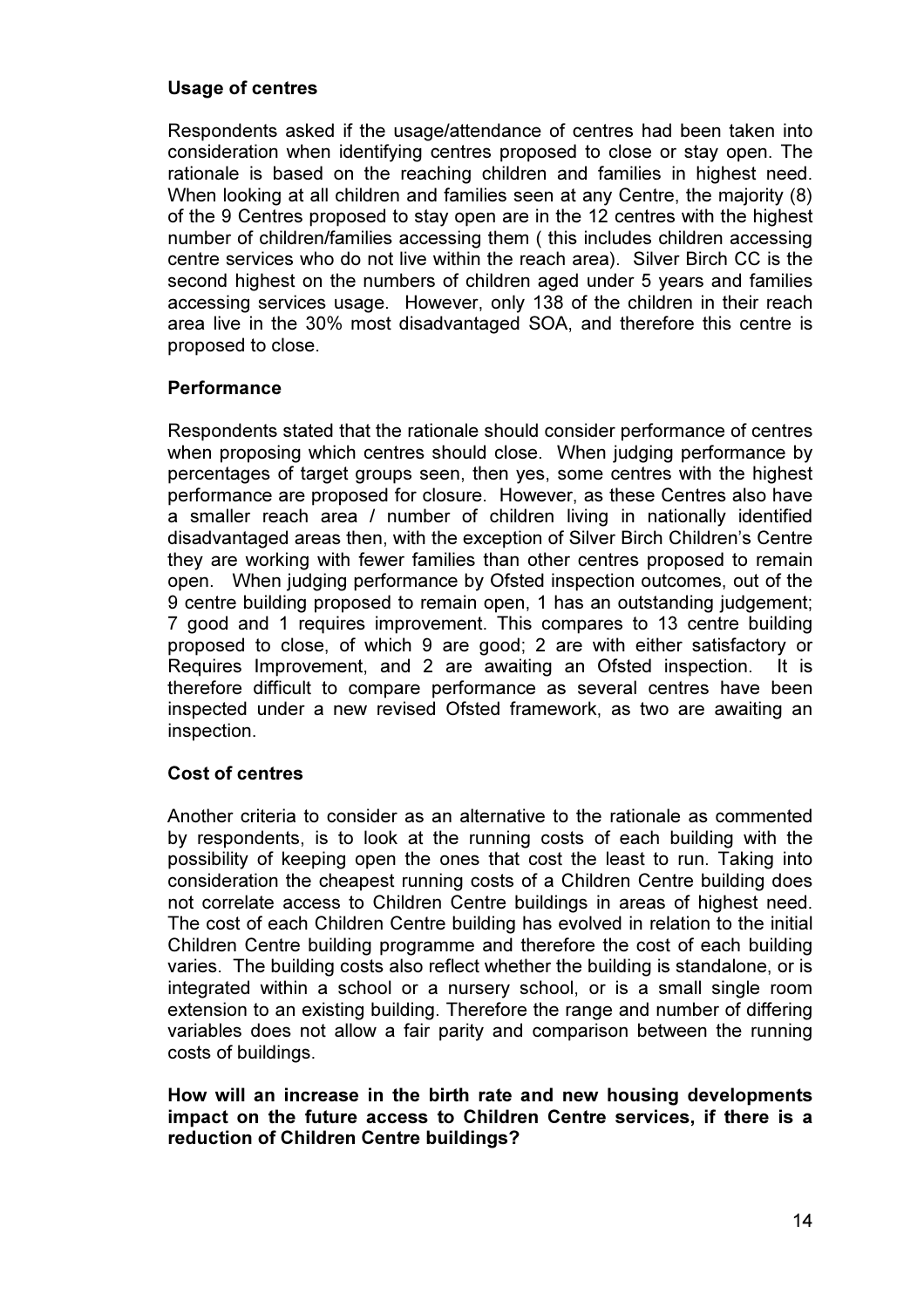Rotherham is projected to have a population of 262,100 in 2015, with 16,700 aged between 0-4 years. Early Years numbers are projected to peak at 16,900 in 2016 before reducing very slowly to 16,400 in 2021. Based on GP data 1st April 2013, the most deprived areas tend to have a higher proportion of children aged 0-4 than average which is reflected in the number living in the most deprived 30% of areas. It is Rotherham South (Arnold, Coleridge and Valley Children Centres), Wentworth South (Rawmarsh, Thrybergh and Dalton Children Centres); Rotherham North (Central, Kimberworth, Park View and Rockingham Children Centres) and Wentworth North (Brookfield, Wath and Cortonwood Children Centres), which have the highest numbers living in the areas of high deprivation. These 4 areas are home to 60% of children under 5, and 74% of those from the most deprived areas. In each case, the majority of children under 5 live in areas within the 30% most deprived.

There are a few locations where the scale of proposed housing development could have a significant impact on the future need for Children Centres, namely:

- Waverley and Treeton (Rother Valley West) Aughton and Meadows CC
- Manvers, Wath and Brampton (Wentworth North) Brookfield, Wath and Cortonwood CC
- Rotherham Urban Area (inc Bassingthorpe Farm) Kimberworth, Park View, Rockingham CC

The increase in the potential numbers of 0-4 year old children would generate additional demand for childcare and both universal and targeted Foundation Years services. The location of planned development would thus increase the need for children's Centres in Rother Valley West (Aughton/Meadows CC), Rotherham North (Kimberworth/Park View /Rockingham) and Wentworth North (Wath, Brookfield and Cortonwood). Where a new school is proposed to be built in the future within any new housing development then the potential for including accommodation for an integrated Foundation Years outreach service on the school site will be explored.

Narrative comments from respondents for questions 5/6 and any other further comments made relating to the proposals (see appendix 1 pages 21 onwards). These comments were received through the on line survey; hard copies; through public consultation meetings and letters.

The analysis of these comments have been summarised under recurring themes (in order of frequency of comments made).

## Travel/Location

The most recurring theme is the potential direct impact on parents of closing Centre buildings on the additional travel, and cost to access services at the remaining Children Centre buildings. This could result in people not accessing Children Centre services in the future. Respondents felt that having a centre in walking distance allows access to all children and families. Not everybody has transport, nor can afford transport costs, or be able to travel with young and/or disabled SEND children. Poor transport links mean that some areas don't have realistic access to a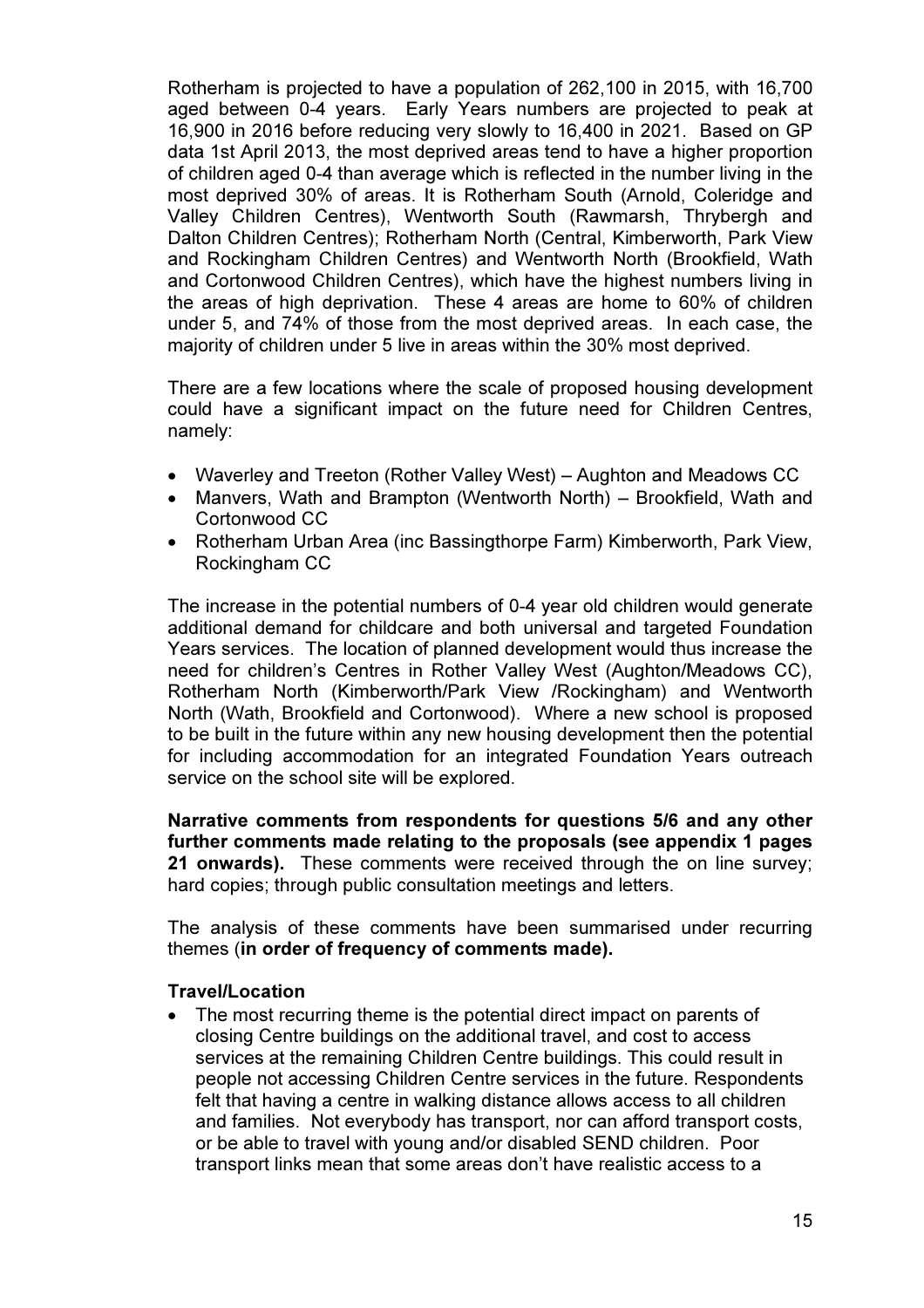centre at all. This was a recurring theme from the public consultation, and needs to be considered. The LA is not required to provide a Centre building in walking distance. However, they are required to provide access to services locally.

### Community/Social

• People want to keep a local Children's Centre in order to maintain a central place to meet others in the local area and bring the community together, and support each other. Without a centre people will become isolated which could lead to increased levels of depression, isolation and loneliness for parents, families and children. Therefore this could lead longer term, to increased pressures on Health and Social Care services.

## Child impact

- Respondents commented that Children's Centres offer children a good start in life. They provide a place for children to socialise with other children, learn life skills and begin their education. Respondents stated that the future of their children will be affected if they do not have a local centre, including their child's long term attainment, attendance and education. There is a potential of an increase in 'missed' safeguarding issues for children, if there wasn't a local Children's Centre.
- Child care and employment -people were concerned about what might happen to the childcare service if the children's centre building closed. They considered it an essential service for many particularly those who depend on it to be able to work. If the childcare was not available there would be a direct impact on the child and the employment of parents who depend on childcare.
- Out of the 13 Children Centre buildings proposed to close, only 7 have childcare service provision on site. 142 respondents to the on line survey questionnaire said they would be willing to take on the day care provision in a Children Centre building proposed to close. Please note that the majority of respondents have not gone into the details as to how they would continue to operate the day care services. The LA has a statutory duty to ensure there are sufficient childcare places across Rotherham. This suggests that other parties would be interested in exploring the potential of continuing to run day care provision in centre building proposed to close.

## **Buildings**

• Respondents value the Children Centre building as a very important part of the service. They commented that Children Centre buildings are built for purpose, safe and secure, provide everything under one roof; and provide stability and familiarity for both children and families. The use of community buildings in local areas were Children Centre buildings are too close, will not be 'fit for purpose', could be unsafe; not secure and result in people not attending services at these buildings. Respondents stated that some areas of the borough may not have suitable community buildings available.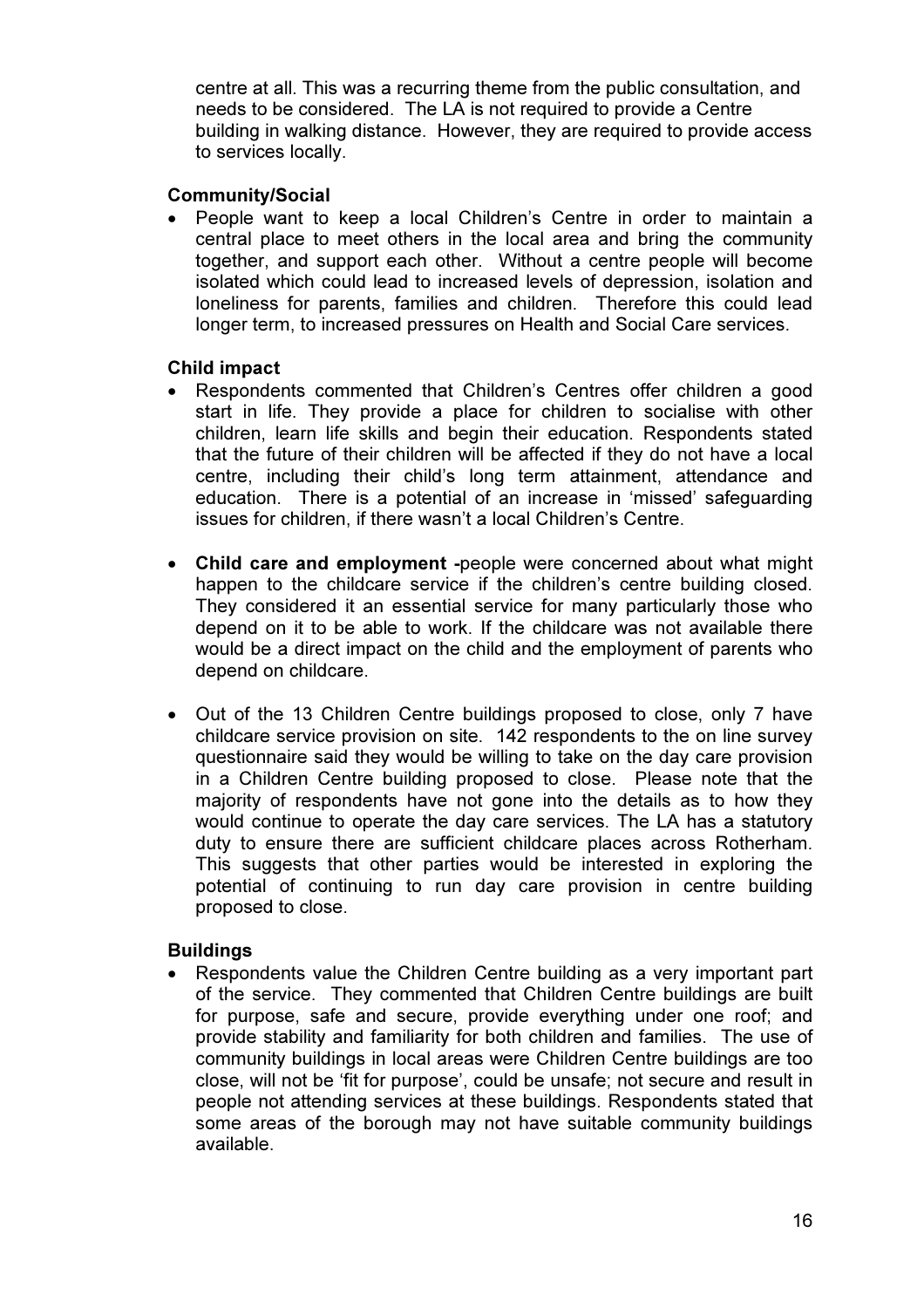## Support

• Parents really value the support that they and their children receive from the centres and the access to experienced and skilled staff which positively impacts on the whole family. To some the support they receive is a 'lifeline'. Without a centre people will not have somewhere to go for advice and information.

## **Staff**

• Respondents value highly the Children Centre staff, and have established relationships, bonds and trust with them. Staff are experienced, knowledgeable and very skilled and 'go that extra mile' to support children and families. Many people commented that staff should not change as part of this review, as both children and families have already established secure attachments with the staff in individual centres. If the staff were to be changed or be 'lost' through restructuring, this would negatively impact on the quality of service. Children's level of emotional attachment with key workers would also be affected in detrimental way. Parents may not continue to use Children Centre services as a result.

Activities/groups/sessions: people said they really value the groups, activities, classes, courses etc. run at centres for both children and adults and there is a need for these services to continue. If services ceased it would impact on child development and the future of families.

Capacity: Respondents expressed concern over the capacity of the centres that remain open and how they would cope with the larger reach areas. People said centres and groups will be oversubscribed with the quality of the service dropping as a result and services becoming more stretched.

Outreach: some respondents said it could work in principal if it is planned right. It would need to have a very good communication strategy in place to ensure that all parents are aware of what is happening, where and when. Services need to be regular, reliable and in suitable settings, of a good quality and run by professionals. Outreach needs to be community focused and based locally to encourage people to use it. They should be run from children's centres to provide a familiar, stable and suitable environment.

Some respondents said outreach services cannot provide the same level of service as children's centres. They will be inadequate and insufficient and don't cater for child care

## Partnership working with other services

Respondents said centres provide a central place for many services including health services. Not having services working together under one roof will not only impact on children and families, but will impact on services such as the Health service and Social services further down the line.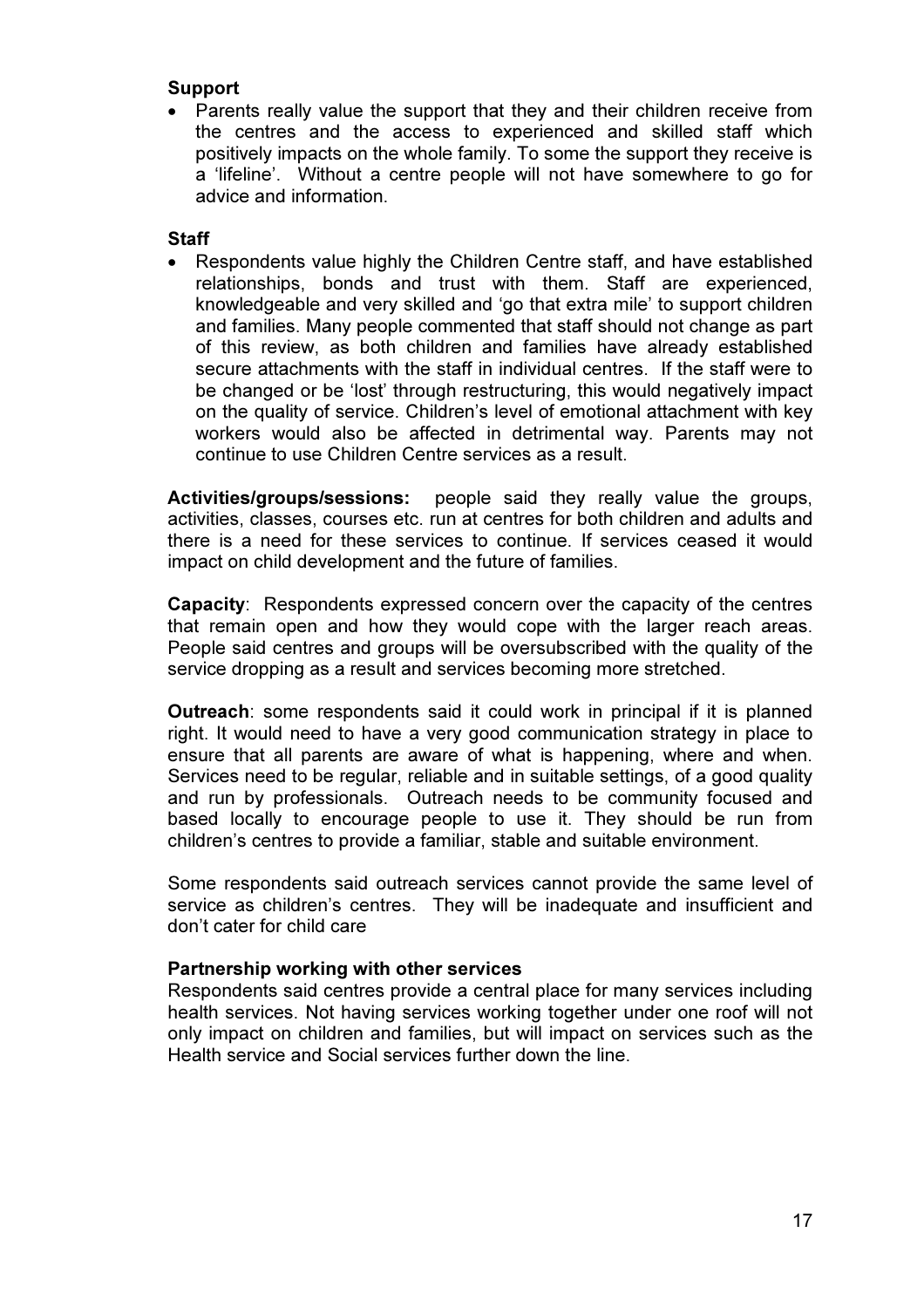### Risks to vulnerable children and families

• Respondents commented that Children Centre services reach out to vulnerable people in all areas, and help to identify risks early on. Supporting parents through difficult times; helping to identify problems, including through post natal depression and providing the right advice and information and contacts has been a 'lifeline' for some. Without this support, if some centres closed, this would place vulnerable people and children at further risk, as issues would not be identified earlier and go undetected.

Respondents' comments questioned what makes one person disadvantaged as opposed to another? They stated that not only deprived people of Rotherham are vulnerable and need access to a Centre…Everyone needs the service and support no matter what area they live in, what their status is or what is defined as their level of deprivations.....Parents and children are vulnerable no matter where they live.

Respondents really value Children Centre Services, group activities and the support, advice and information they receive. A reduction of Children Centres will impact on a reduced number of children and families accessing these services, including the most vulnerable. For some families this service provision is a 'lifeline'. Respondents are concerned that a reduction of Children's Centres will result in an increase of vulnerable families and children being at 'greater risk', with a reduction of 'drop in' sessions. Therefore early identification of vulnerable children and families issues and difficulties may be missed, raising increased incidences of safeguarding, which longer term would impact on increased services/caseloads being required for vulnerable families and children longer term.

Respondents are also concerned that a reduction of Children Centre buildings may result in increased pressure on the capacity of the remaining centres, leading to larger reach areas; oversubscription, and a drop in the quality of services delivered.

 Consideration needs to be given in ensuring there is sufficient access to Children Centre services across the borough, particularly for those who are most vulnerable. This is proposed to be met by the Children Centre outreach team delivering services.

Increased and improved partnership with Health and the wider Early Years workforce, through the development of a Foundation Years' service should also address the above concerns. It will be imperative that communities have information as to what services are available in their locality and how to access these, and that the wider Early Years workforce is able to support and signpost access to appropriate local services.

## Geographical distribution/clustering of centres

Respondents expressed their perception that some parts of the borough are 'getting more than others….Based on the current rationale the buildings proposed to remain open are concentrated in the centre of Rotherham, rather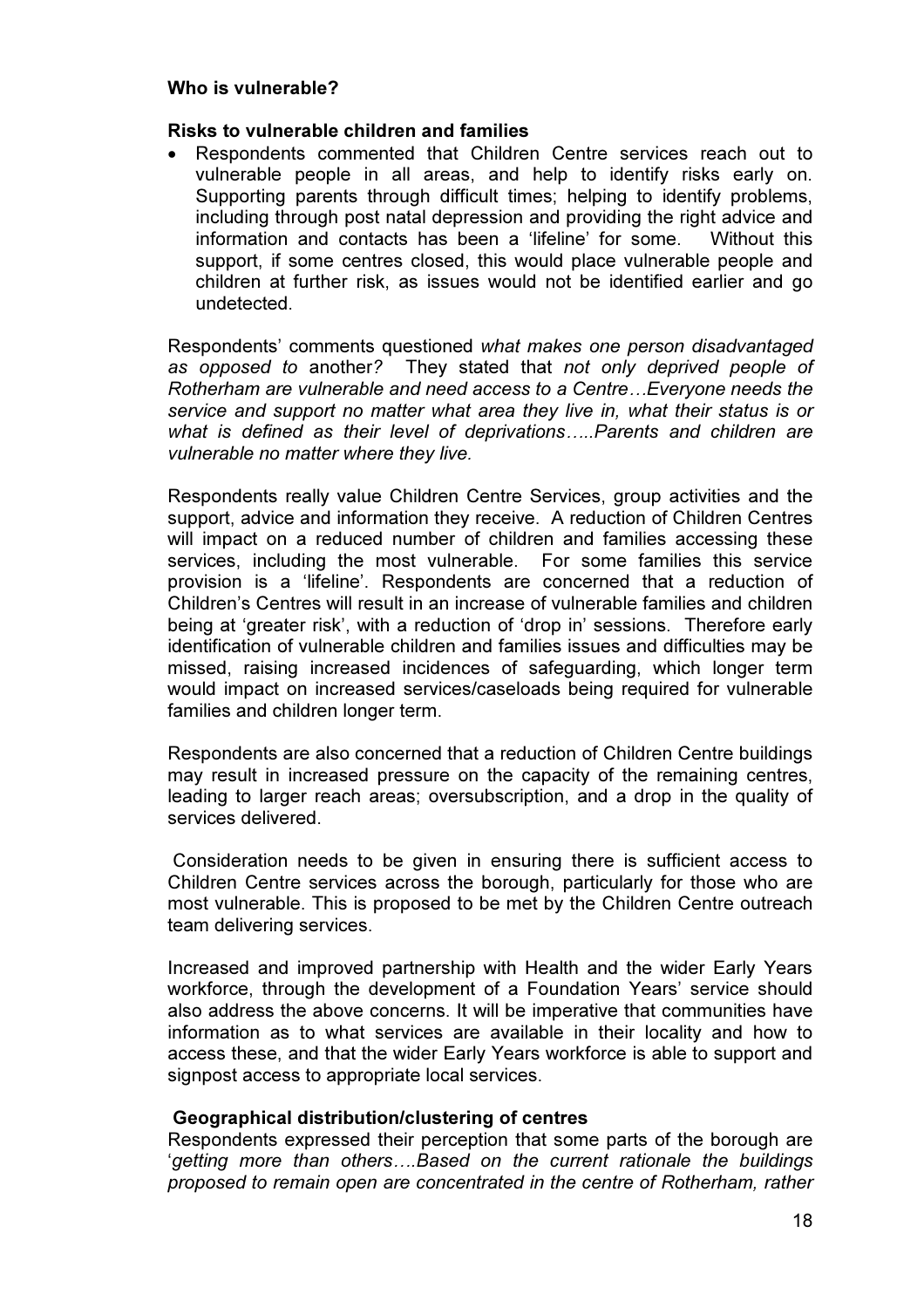than outlying areas. However, the highest concentration of deprivation is in the central area of Rotherham. Respondents feel that the spread of centres proposed to remain open regarding their geographical distribution is not equal….Too many are closing, leaving insufficient coverage… there are large parts of the borough which are left without anything in their area, whilst some have the option of more than one centre to access… why can't you make sure the 7 remaining Children Centres are spread evenly across the borough?

Consideration needs to be given to addressing respondents concerns and views regarding perceived inequality of geographical distribution of the number of Children Centres proposed to remain open across Rotherham. In addition, this links to respondents concerns regarding the impact of 'losing centres' and the potential for reduced numbers of children and families accessing Children Centre services, in the future, including the most vulnerable.

## Ideas and suggestions for the future of the service

We also received comments and views about the future of the Children Centre services. These included suggestions of the Council to use other funding, private providers/schools take on the Children Centre buildings, review of staffing, and opportunities to create further revenue and income sources. Some of these avenues have already been considered and implemented, eg staffing in childcare provision.

#### Partnership working

There are lot of positive comments and views from respondents with regard to effective partnership working that is already in place within Children Centre service delivery. Many respondents described the significant impact and difference accessing a Children Centre had made to improving their lives.

The recurring themes raised by respondents throughout this public consultation need to be considered as part of the decision making process regarding the proposals for Children Centre delivery from the 1<sup>st</sup> April 2015

## 5. Summary of findings from the public consultation

- Respondents really value the quality of services, the support they and their children receive from experienced staff across Rotherham's Children Centres, especially the baby clinic service; stay and play and childcare
- Respondents value that the Children Centre buildings are 'fit for purpose' and provide a welcoming community hub
- Respondents consider that organisations/services work well in partnership to deliver services.
- The majority of respondents do not agree to the proposal to close children Centre buildings.
- Respondents are concerned about the impact of the proposed reduction in the number of Children Centre buildings will have on their own and their children's ability to access the remaining centres proposed to stay open, including the most vulnerable children and families and; fairness of geographical distribution; and communities feeling isolated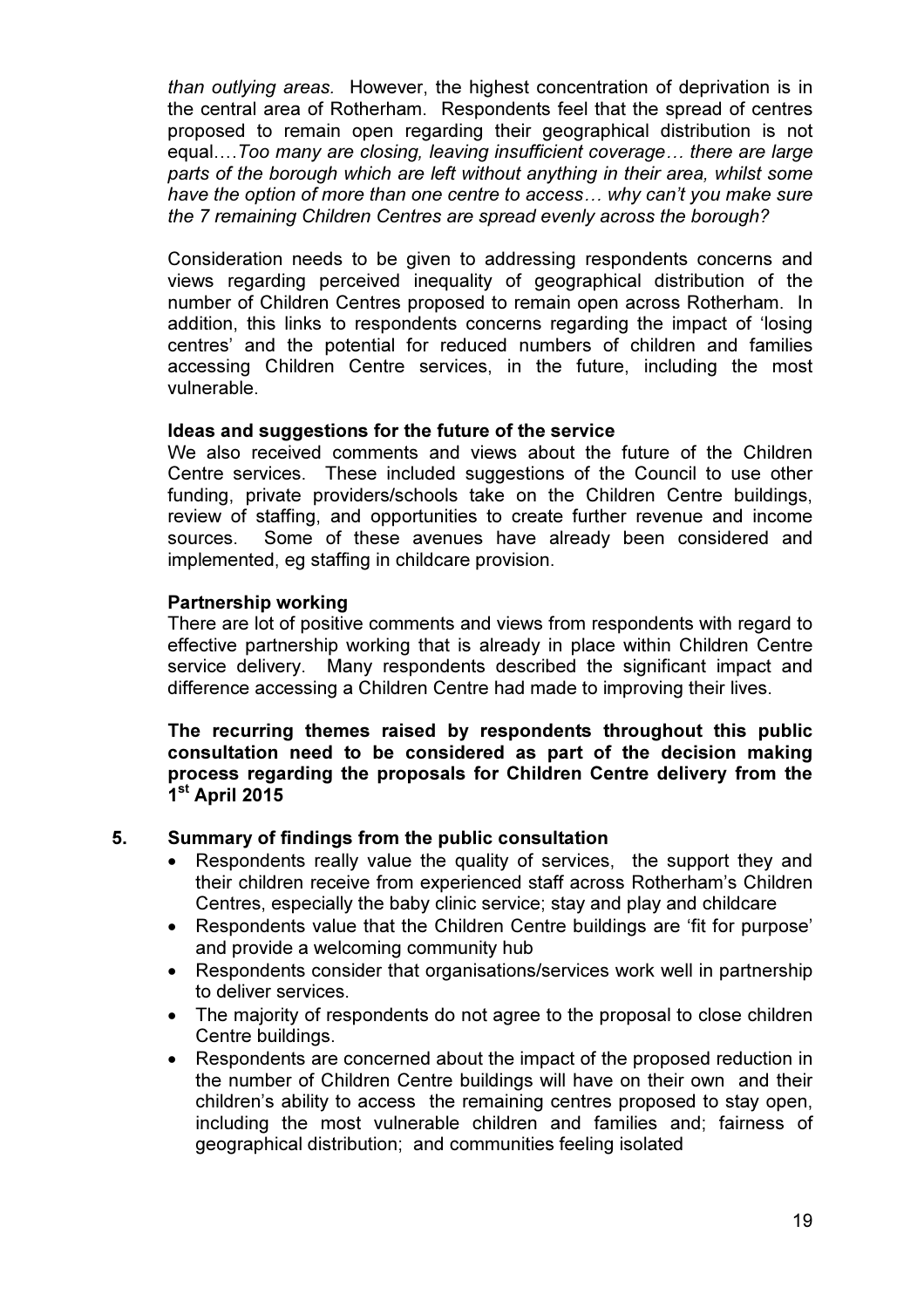- Respondents questioned the rationale used and felt that other criteria should also be considered to decide which centres are proposed to remain open and those proposed to close.
- The majority of respondents agree to the proposed outreach service, but have concerns about the effectiveness and quality of the service if delivered from other buildings in a local community.

### 6. Conclusion and recommendations

Consideration from information and views received from respondents as an outcome of the Children's Centre public consultation appears to suggest further consideration should be given to the initial proposal. This is in terms of the number of centre buildings proposed to close, in order that a more even geographical distribution is achieved, enabling more children and families, including this most vulnerable children and families, are able to more readily access a children's centre building.

On the basis of the rationale used throughout this public consultation; where Centre buildings are proposed to remain open (if they have more than 400 children living in the 30% most deprived SOA), the proposal should be reconsidered to include a further 3 Children Centre buildings to remain open. This would support respondents concerns regarding the following issues: travel and equity of geographical spread of proposed centre buildings in some areas across the Borough.

The additional proposed Centres to remain open are Wath Victoria Children's Centre building (374 children living in the most 30% SOA); Dinnington Children's Centre building (352 children living in the most 30% SOA) and Park View Children's Centre building (345 children living in the most 30% SOA. These 3 Children's Centres are the next Centres which have the highest number of children living in the 30% most deprived SOA.

If it was considered to increase the number of Centre buildings from 9 to 12, it would increase the number of families and children able to access a Children's Centre building in their locality, including the most vulnerable. These are as follows:

In the period  $1<sup>st</sup>$  April 2013 – 31<sup>st</sup> March 2014:

- 10,571 Rotherham children aged under 5 years accessed Children's Centre services at least 1 Rotherham Children's Centre
	- $\circ$  59% of those children seen accessed a Centre whose building is proposed to remain open. This would increase to 75% if the 3 additional centres were to remain open
- 6,278 Rotherham children aged under 5 years living in a 30% most disadvantaged SOA accessed at least 1 Rotherham Children's Centre
	- $\circ$  74% of those children seen living in a 30% most disadvantaged SOA accessed a Centre whose building is proposed to remain open. This would increase to 88%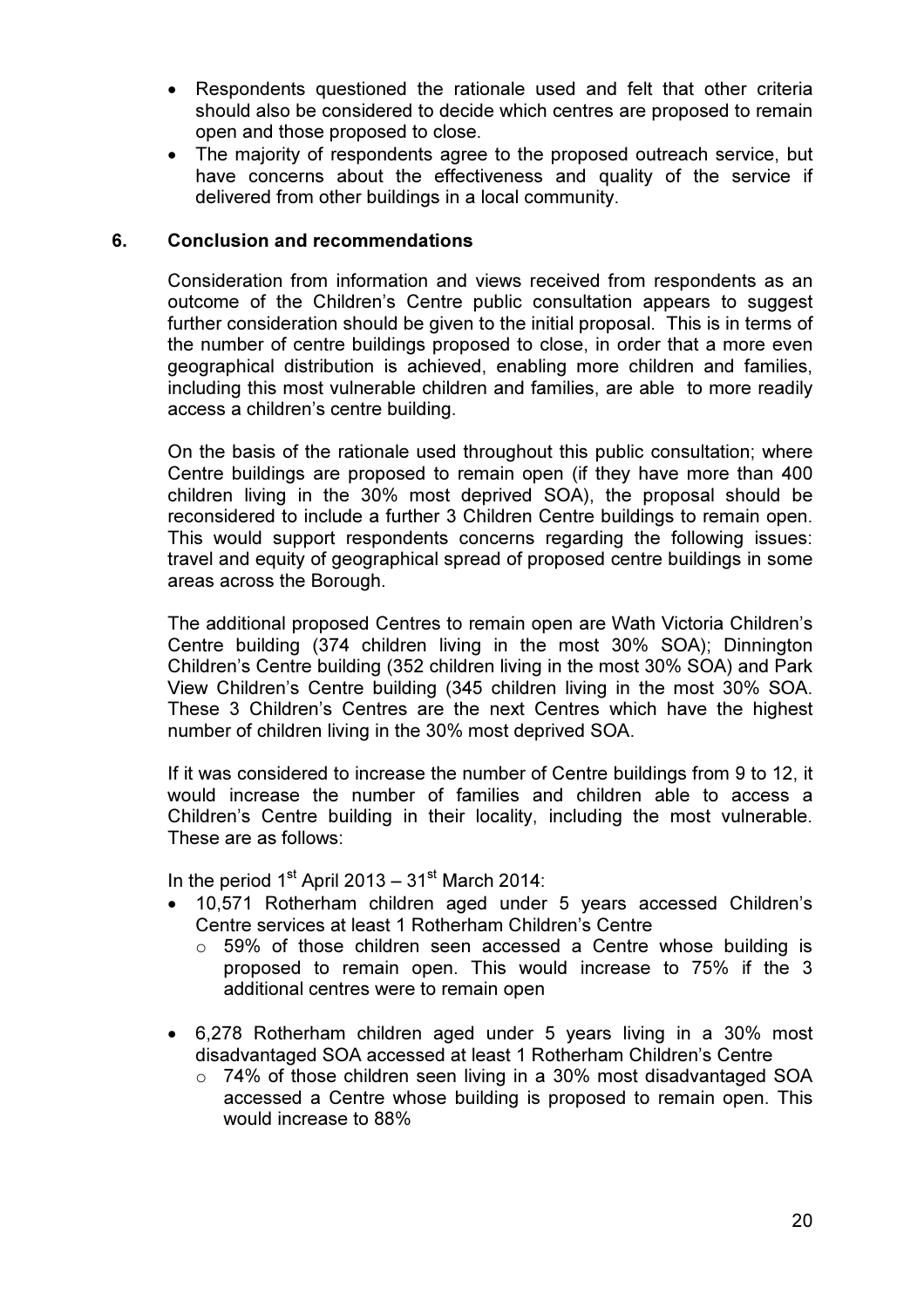- 3,002 Rotherham children aged under 5 years and living in a household dependent on workless benefits accessed at least 1 Rotherham Children's **Centre** 
	- o 71% of those children seen living in a household dependent on workless benefits accessed a Centre whose building is proposed to remain open. This would increase to 88%

## The rationale is to keep Children Centre buildings open in the most disadvantaged areas

As of 1<sup>st</sup> April 2013

- 80% of all BME children in Rotherham live in an area where a Children's Centre building is proposed to remain open. This would increase to 84%, if the 3 additional centres were to remain open
- 61% of all children living in households dependent on workless benefits live in an area where a Children's Centre building is proposed to remain open. This would increase to 73%
- 71% of all children living in a SOA within a 30% most disadvantaged nationally live in an area where a Children's Centre building is proposed to remain open. This would increase to 84%
- 61% of disabled parents with at least 1 child under 5 years lives in an area where a Children's Centre building is proposed to remain open. This would increase to 74%
- 61% of teenage mothers with at least 1 child under 5 years lives in an area where a Children's Centre building is proposed to remain open. This would increase to 72%
- 58% of lone parents with at least 1 child under 5 years lives in an area where a Children's Centre building is proposed to remain open. This would increase to 71%

This would result in one or more Children's Centre buildings located in each of the 7 Health locality team areas, and 7 Area Assembly boundaries. This addresses some respondent's views regarding the need to align Children's Centre buildings to both Health and Area Assemblies. If Dinnington Children's Centre building remained open, this would mean that each of the 11 deprived neighbourhood communities would have a Children Centre building. If Wath Children's Centre building remained open this would take into consideration the particularly high prevalence of disabled parents in the Wath area

The cost of retaining 3 additional centre buildings and services will be £350,000

## 7. Recommendations of options based on the findings from the public consultation

## Option 1

1. Accept the original proposals, of retaining the 9 identified Children's Centre buildings, and closing the remaining 13 identified Children Centre buildings.